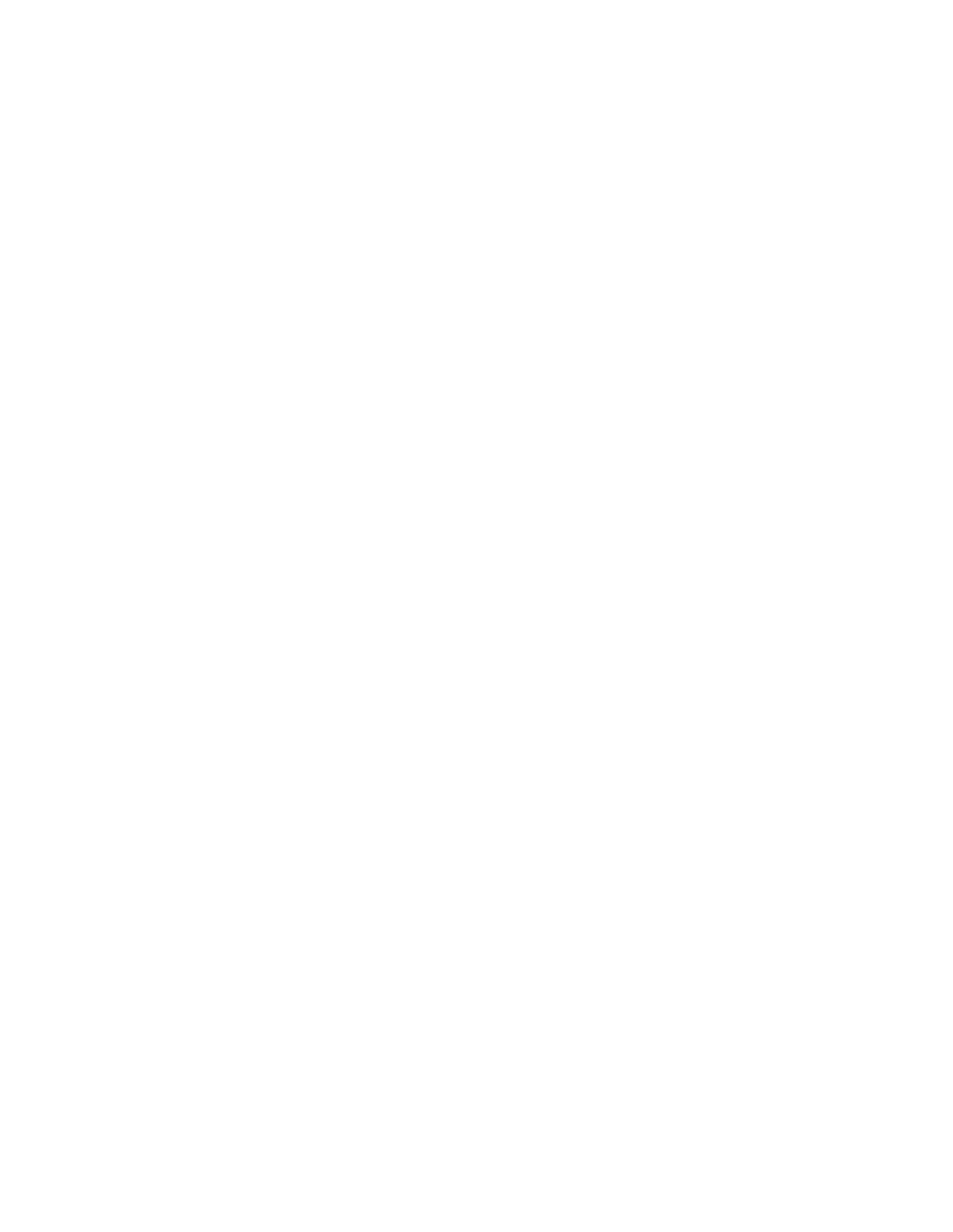## **Introduction**

The function of the European Committee of Social Rights is to rule on the conformity of the situation in States with the European Social Charter. In respect of national reports, it adopts "conclusions" and in respect of collective complaints, it adopts "decisions".

A presentation of this treaty as well as statements of interpretation formulated by the Committee appear in the General Introduction to the Conclusions.<sup>1</sup>

*The Revised European Social Charter was ratified by Romania on 7 May 1999. The time limit for submitting the 10th report on the application of this treaty to the Council of Europe was 31 October 2010 and Romania submitted it on 23 February 2011.*

This report concerned the accepted provisions of the following articles belonging to the thematic group "Children, families and migrants":

- the right of children and young persons to protection (Article 7),
- the right of employed women to protection of maternity (Article 8),
- the right of the family to social, legal and economic protection (Article 16),
- the right of mothers and children to social and economic protection (Article 17),
- the right of migrant workers and their families to protection and assistance (Article 19),
- the right of workers with family responsibilities to equal opportunity and treatment (Article 27),
- the right to housing (Article 31).

Romania has accepted Articles 7, 8, 16, 17, 19§8, 19§9 and 27§2 from this group.

The reference period was 1 January 2005 to 31 December 2009 for Articles 8, 17 and 27 and 1 January 2003 to 31 December 2009 for Articles 7, 16 and 19.

The present chapter on Romania concerns 21 situations and contains:

- 7 conclusions of conformity: Articles 7§2, 8§1, 8§3, 8§4, 8§5, 17§2 et 27§2 ;
- $\bullet$  8 conclusions of non-conformity: Articles 7§1, 7§3, 7§5, 7§6, 7§7, 7§10, 16 et 19§7.

In respect of the other 6 situations concerning Articles 7§4, 7§8, 7§9, 8§2, 17§1 et 19§8, the Committee needs further information in order to assess the situation. The Government is therefore invited to provide this information in the next report on the articles in question.

The next Romanian report deals with the accepted provisions of the following articles belonging to the first thematic group "Employment, training and equal opportunities":

• the right to work (Article1),

*\_\_\_\_\_\_\_\_\_\_\_\_\_\_\_\_\_\_\_\_\_\_\_\_* 

- $\bullet$  the right to vocational guidance (Article 9),
- the right to vocational training (Article 10),
- the right of persons with disabilities to independence, social integration and participation in the life of the community (Article 15),
- the right to engage in a gainful occupation in the territory of other States Parties (Article 18),
- the right of men and women to equal opportunities (Article 20),
- the right to protection in cases of termination of employment (Article 24),
- the right to workers to the protection of claims in the event of insolvency of the employer (Article 25).

The deadline for the report was 31 October 2011.

<sup>&</sup>lt;sup>1</sup>The conclusions as well as state reports can be consulted on the Council of Europe's Internet site *(www.coe.int/socialcharter).*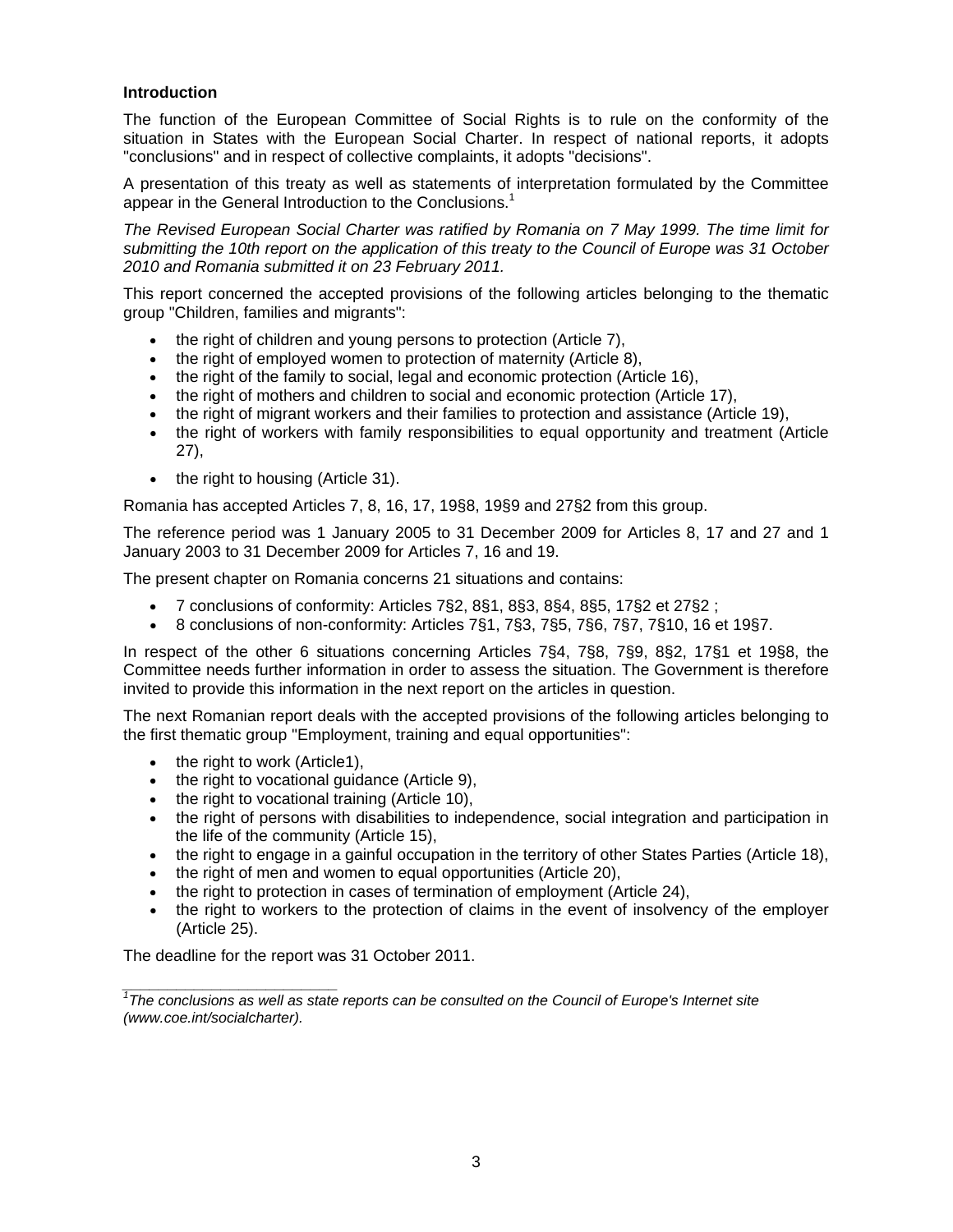# **Article 7 - Right of children and young persons to protection**

*Paragraph 1 - Prohibition of employment under the age of 15* 

The Committee takes note of the information contained in the report submitted by Romania.

The Committee takes note of the legislative changes introduced during the reference period. The report states that the Directive 94/33/EC on the protection of young people at work has been transposed into national legislation, Government Decision (GD) No. 600/2007 on the protection of young people at work being the principal regulatory act for these matters.

Article 13§1 of the Labour Code sets the minimum age for employment at 16 years.

The Labour Code stipulates that a contract of employment may be concluded at the age of 15, with the consent of parents or guardians for activities appropriate to the physical development, skills and knowledge of child and if such activities are not harmful to his/her health development and training.

 Both the Labour Code and GD No. 600/2007 prohibit employment under 15 years of age. Furthermore, Article 280 of the Labour Code stipulates that the employment of minors in violation of legal provisions relating to age and employment of minors is a crime and punishable by imprisonment of 1 to 3 years.

 Light work is defined by Section 3 of GD No. 600/2007 as all activities which by the very nature of the tasks performed and the conditions under which they are made, must not prejudice the young person's security and health development and are not detrimental to school attendance, participation in orientation or training programs approved by the head of school, or their ability to benefit from the instruction received.

 The report states that there are no specific provisions concerning light work for children under 15 and that a working group has been set up in order to regulate activities regarding, among others, light work, artistic, cultural and sport.

 The Committee recalls that States are required to define the types of work which may be considered light, or at least to draw up a list of those who are not and that work considered to be light ceases to be so if it is performed for an excessive duration. The Committee asks that next report provides a definition of types of work which are considered light and the duration, for each age group under 18, as it may be provided for by legislation.

In its last conclusion the Committee found the situation in Romania not to be in conformity with Article 7§1 of the Charter on the grounds that: young people employed as domestic staff were not covered by labour legislation; and the prohibition of employment of persons under the age of 15 was not guaranteed in practice due to the ineffective application of the legislation.

The report states that national legislation does not distinguish between domestic staff and other categories of workers, legal provisions and collective agreements applicable to them applies equally to domestic staff, so by default also to young people. The Committee considers the situation to be in conformity with Article 7§1 of the Charter on this point.

As to domestic work, the report states that children aged under 15 employed in domestic activities are monitored by the child protection system. Such activities are considered to be gainful activities; children and their parents benefit from specialized support whatever sanctions are applied. If parents try to persuade their children to accept involvement in such activities, the act is an offense and is punishable under the Criminal Code (Article 306 on maltreatment of children). The report states, however, that the "employers" or other people that persuade children to accept some sort of work are a category that is not yet covered by current legislation. The Committee asks next report to clarify what is defined as "domestic work" under the national legislation.

In its last conclusion, the Committee asked what action was taken to deal with the offences discovered by the Labour Inspectorate.

The report provides statistics on child labour for 2009, according to which there were identified 85 children at risk out of 145 cases reported. 964 children were involved in lucrative activities out of 1129 cases reported, from which 953 forms or unconditional worst forms of child labour and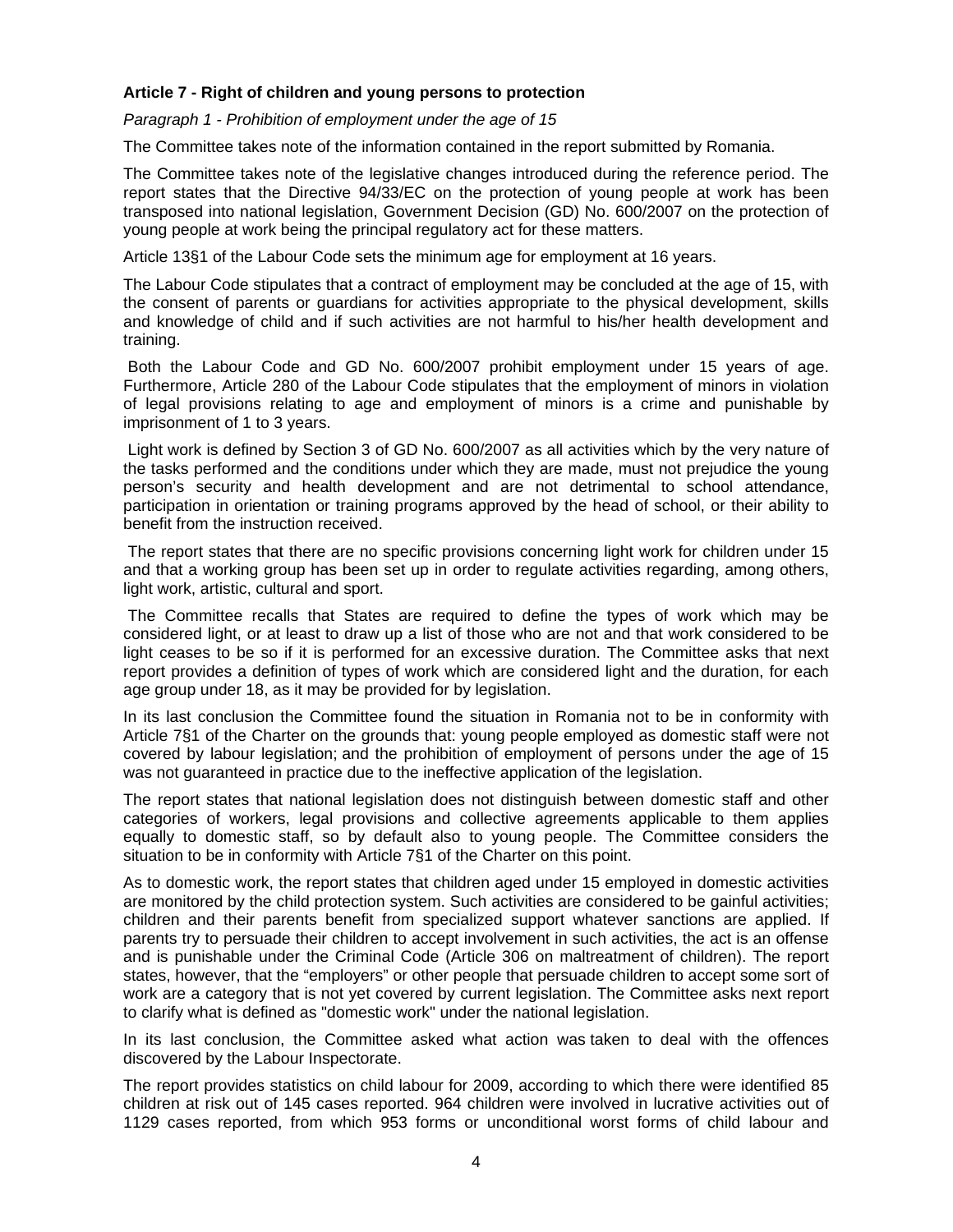hazardous work. 749 children belonged to the group age 0-14 years and 215 children were 15-18 years old. 834 children received specialized services within their own families, and 130 special protection measures. 439 children withdrawn from employment and the remaining benefited from specialised services. 67 persons are offenders in criminal proceedings. Types of work in which children were involved, included, among others, domestic work, other lucrative activities without an employment contract, forced labour, illegal activities and street work. The report remarks that the greatest number of these children were involved in begging activity.

The report states that the Ministry of Justice has no statistics on the sanctions imposed, while the Labour Inspectorate statistics show that courts, in most cases, have dismissed cases of exploitation of child labour on the grounds that there were insufficient grounds for criminal proceedings and that it has been considered that these cases do not present danger to the society.

The Committee takes note of the inspection activities and the violations found as described in the report. It notes that despite efforts to combat the illegal employment of children, there are still a large number of children under 15 employed in tasks which cannot be considered to be light. Consequently, it reiterates its conclusion of non-conformity in this respect.

# *Conclusion*

The Committee concludes that the situation in Romania is not in conformity with Article 7§1 of the Charter on the grounds that:

- light work is not defined by national legislation or practice;
- prohibition of employment under the age of 15 is not guaranteed in practice.

# **Article 7 - Right of children and young persons to protection**

*Paragraph 2 - Prohibition of employment under the age of 18 for dangerous or unhealthy activities* 

The Committee takes note of the information contained in the report submitted by Romania.

In its last conclusion, the Committee found the situation not to be in conformity with Article 7§2 on the grounds that young people employed as domestic staff were not covered by labour legislation and the prohibition of employment of persons under 18 in dangerous occupations was not guaranteed in practice due to the ineffective application of the legislation. As to the question of young people employed as domestic staff, the Committee refers to its conclusion on Article 7§1.

The report states that young workers under 18 years old are not allowed to perform difficult, harmful or dangerous work.

 According to Section 4 of the Government Decision No. 600/2006, the employer is obliged to provide young people the working conditions adapted to their age.

According to Section 6 of the same decision: the employer is obliged to take measures to ensure safety and health of young people, considering in particular the specific risks they may be exposed to. The assessment of the risks must be made before young workers begin work and at any significant change in working conditions and should address the following main elements:

- work equipment as well as workplace and workstation organization;
- nature, level and duration of exposure to physical, biological and chemical agents;
- organization, classification and use of work equipment, in particular the agents referred to above, machinery, apparatus and appliances, and their handling;
- establishing work procedures and work conduct and their interaction, respectively labour organization,
- level of training and education offered to young people.

 If the assessment demonstrates a risk to health, safety or physical or mental development of young people, the employer is required to provide assessment and supervision of young workers' health at regular intervals, free of charge and appropriate, in accordance with existing regulations.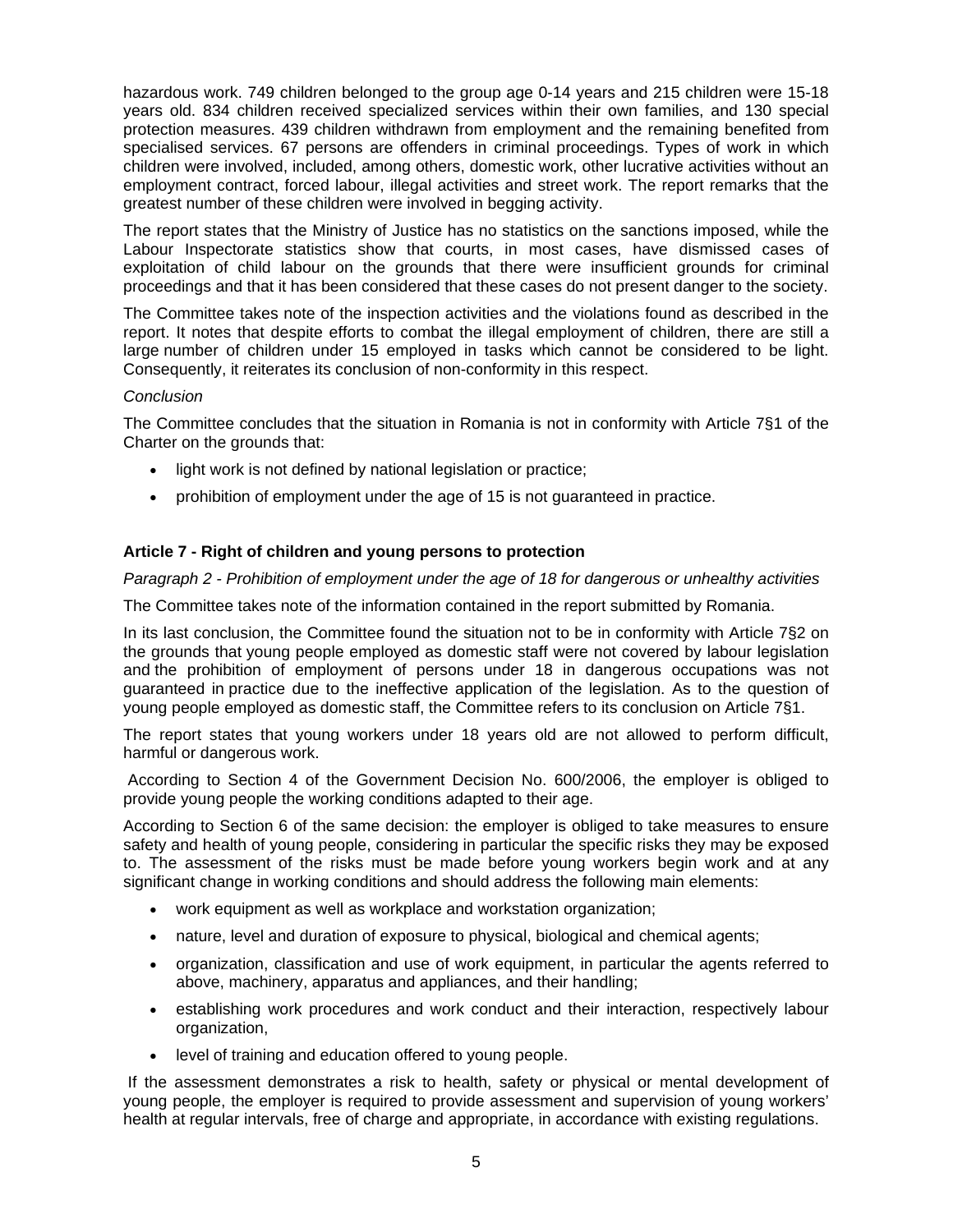According to Section 7 the employer must inform in writing the young worker and the parents of legal representatives, about the potential risks and about all measures taken regarding their safety and health.

 Section 9 stipulates that the employer is required to protect young people against specific risks to their safety, health and development, the risks arising from their lack of experience, insufficient awareness of existing or potential risks or the fact that young people are still under development and the employment of young workers is prohibited for activities that:

- clearly exceed their physical or psychological capacity;
- involve harmful exposure to toxic agents, carcinogens, which causes heritable genetic damage, being harmful to the foetus during pregnancy or having any chronic adverse effects on humans;
- involve harmful exposure to radiation;
- present risk of accidents, which it is assumed that the young people can not identify or prevent, because they give insufficient attention to safety at work, the lack of experience or training;
- put in danger their health due to extreme cold or heat or due to noise or vibration;
- work involving harmful exposure to the physical, biological and chemical agents referred to in section I of the Annex to the Decision;
- processes and activities referred to in section II of the Annex.

 The Committee takes note of the list of types of work considered dangerous or unhealthy. The list includes among others physical, biological and chemical agents, as well as certain processes and activities that may lead to specific risks to young people's safety, health and development.

The Committee considers that the legislation governing types of work considered dangerous or unhealthy is in conformity with Article 7§2 of the Charter.

Parents or legal guardians of children found to allow the child or use the child to perform hazardous work are required to attend parenting programs or, where appropriate, advice from services under the Directorate General of Social Assistance and Child protection and in cases of failure to comply, may be fined by 100 to 1 000 lei ( $\in$  23 to  $\in$  230). A person who uses children to perform dangerous work may be fined by 500 to 1 500 lei ( $\in$  116 to  $\in$  350).

 The Committee takes note of the activity of Labour Inspectorate in relation to employment of young workers in hazardous and unhealthy occupations. In 2008-2009 a control campaign was organized on occupational hazards to which workers belonging to particularly sensitive risk groups are exposed. The number of controlled units was 1,268 with a number of workers of 908,473, out of which 12,495 young workers aged between 15 and 18 worked during the day and 8 young workers aged between 15 and 18 carried out night work.

The report states that there have been cases of young people identified to carry on prohibited activities for which sanctions were applied. The Committee asks for statistics concerning the identified cases of violations and what measures are taken in those cases.

## *Conclusion*

Pending receipt of the information requested, the Committee concludes that the situation in Romania is in conformity with Article 7§2 of the Charter.

#### **Article 7 - Right of children and young persons to protection**

*Paragraph 3 - Prohibition of employment of children subject to compulsory education* 

The Committee takes note of the information contained in the report submitted by Romania.

Compulsory education in Romania continues up to the 10th grade which corresponds to the age of 16 or 17.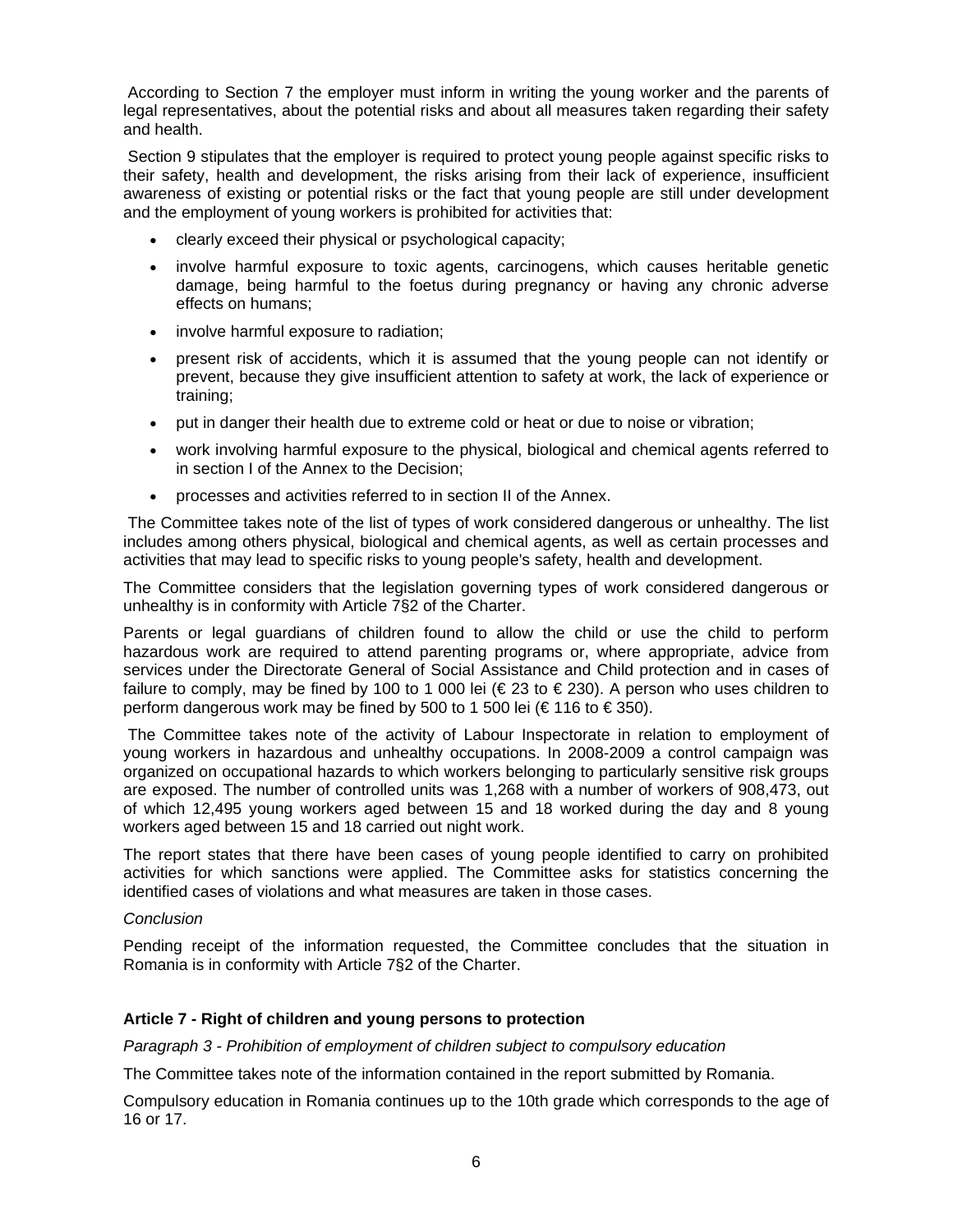Both the Labour Code and GD No. 600/2007 prohibit employment under 15 years of age. The report states that there are no specific provisions for children under 15 and that a working group has been set up in order to regulate activities regarding, among others, light work, artistic, cultural and sport.

The Committee refers to its findings regarding employment of children under 15 and light work under Article 7§1.

Concerning the employment of young workers above 15 and subject to compulsory education the report does not indicate the maximum of the working hours allowed. The Committee asks that next report provide this information. The report states that between 2 working days, the young workers between 15 and 16, attending compulsory schooling benefit of a minimum rest period of 14 consecutive hours.

Since the report, again, fails to show that the rest period for children subject to compulsory education meet the requirements under Article 7§3, the Committee considers that the situation is not in conformity with the Charter.

The Committee notes the efforts of the Government to fight illegal employment of children subject to compulsory education. It takes note of the activity of the Labour Inspectorate and its findings. It notes however that the situation in practice continues to show that many children subject to compulsory education are involved in illegal employment or work that is not light. Consequently, it reiterates its conclusion of non-conformity in this respect.

As regards work during school holidays, the Committee refers to its interpretative statement on Article 7§3 in the General Introduction. It asks the next report to indicate whether the situation in Romania complies with the principles set out in this statement. In particular, it asks whether the rest period free of work has a duration of at least two consecutive weeks during the summer holiday. It also asks what are the rest periods during the other school holidays. Meanwhile it reserves its position on this point.

## *Conclusion*

The Committee concludes that the situation in Romania is not in conformity with Article 7§3 of the Charter on the ground that the right of children to fully benefit from compulsory education is not guaranteed due to the ineffective application of the legislation.

# **Article 7 - Right of children and young persons to protection**

#### *Paragraph 4 - Working time for young persons under 18*

The Committee takes note of the information contained in the report submitted by Romania.

In its last conclusion, the Committee found the situation in Romania not to be in conformity with Article 7§4 of the Charter on the grounds that young people employed as domestic staff are not covered by labour legislation; and the right to restricted working hours, in accordance with their development needs, is not guaranteed in practice due to the ineffective application of the legislation. As to the question of young people employed as domestic staff, the Committee refers to its conclusion on Article 7§1.

The report states that in the case of young workers, the maximum working time is maximum 6 hours/day and 30 hours/week. In the situation in which the young worker has more than one employment contract, the total cumulative working time can not exceed the above-mentioned limit. Young workers are not allowed to perform overtime work.

Young workers benefit from a lunch break of at least 30 minutes if their daily working time is more than 4 and a half hours. Between 2 working days, the young workers are entitled to a minimum rest period of 12 uninterrupted hours.

The report also states that young workers benefit from a weekly rest period of 2 consecutive days, usually on Saturdays and Sundays.

The report states that during the reference period checks were conducted to verify compliance of employers with working arrangements for young workers (working hours, overtime, night work,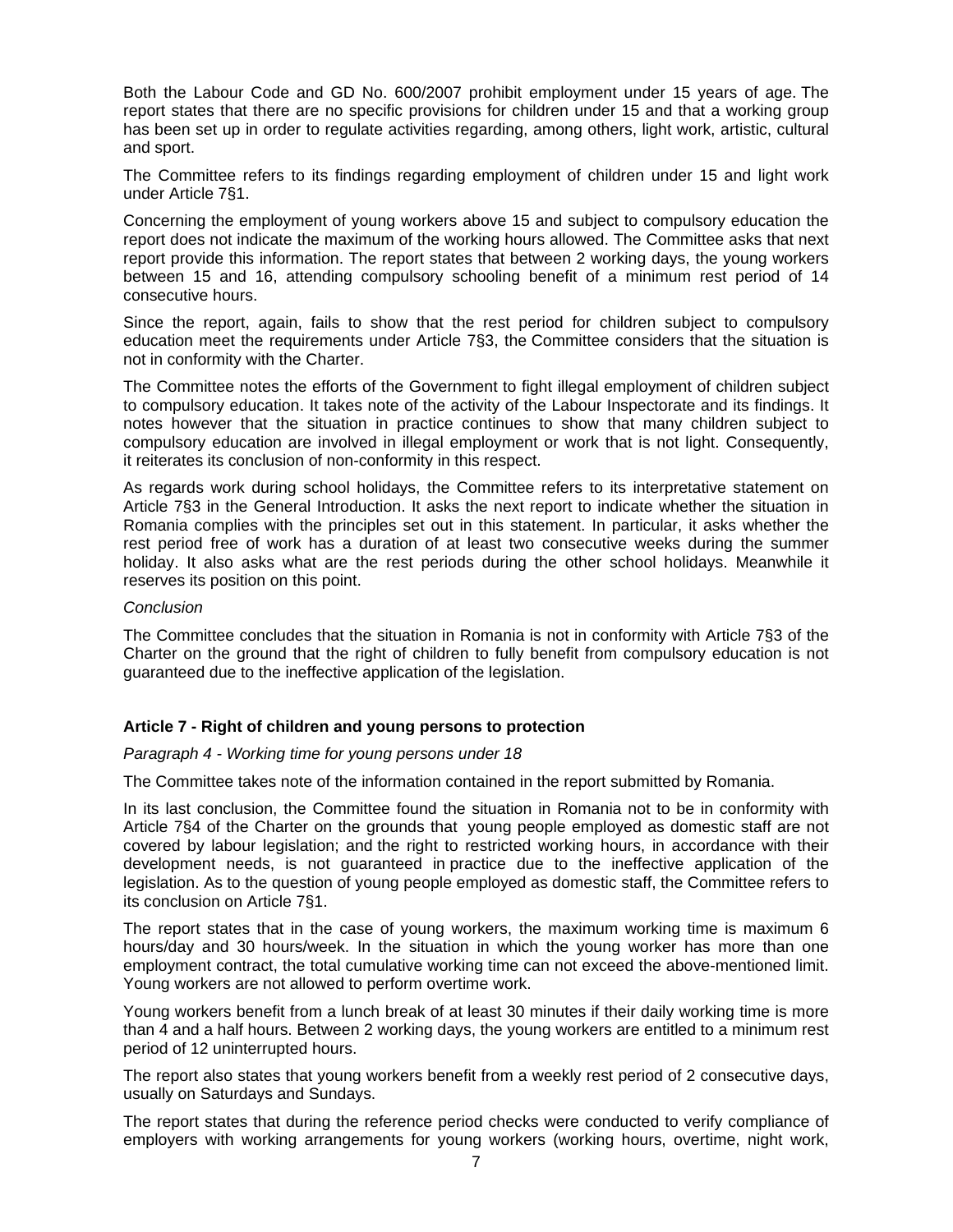additional leave, etc.). The territorial labour inspectorates submitted 13 referrals to the bodies entitled to pursue criminal procedure for violations in relation to the law on working time for young workers.

The Committee takes note of the inspection activities and the violations found as described in the report. It asks what kind of sanctions are imposed in cases of violations.

#### *Conclusion*

Pending receipt of the information requested, the Committee defers its conclusion.

## **Article 7 - Right of children and young persons to protection**

# *Paragraph 5 - Fair pay*

The report submitted by Romania contains no information in relation to Article 7§5.

In its last conclusion, the Committee found the situation in Romania not to be in conformity with Article 7§5 of the Charter on the grounds that: young people employed as domestic staff were not covered by the labour legislation; and the right to young workers and apprentices to a fair wage or other appropriate allowances was not guaranteed in practice due to the ineffective application of the legislation.

The Committee observes that national legislation does not distinguish between domestic staff and other categories of workers, legal provisions and collective agreements applicable to them applies equally to domestic staff, so by default to young people.

The Committee recalls that, in application of Article 7§5, domestic law must provide for the right of young workers to a fair wage and of apprentices appropriate allowances. This right may result from statutory law, collective agreements or other means.

The young worker's wage may be less than the adult starting wage, but any difference must be reasonable and the gap must close quickly. For fifteen/sixteen year-olds, a wage of 30% lower than the adult starting wage is acceptable. For sixteen/eighteen year-olds, the difference may not exceed 20%. The adult reference wage must in all cases be sufficient to comply with Article 4§1 of the Charter. If the reference wage is too low, even a young worker's wage which respects these percentage differentials is not considered fair.

As to the apprentices, they may be paid lower wages, since the value of the on-the-job training they receive must be taken into account. However, the apprenticeship system must not be deflected from its purpose and be used to underpay young workers. Accordingly, the terms of apprenticeships should not last too long and, as skills are acquired, the allowance should be gradually increased throughout the contract period: starting from at least one-third of the adult starting wage or minimum wage at the commencement of the apprenticeship, and arriving at least at two-thirds at the end.

Having received no information by the Government to indicate that the situation has changed, the Committee renews its conclusion of non-conformity.

## *Conclusion*

The Committee concludes that the situation in Romania is not in conformity with Article 7§5 of the Charter on the ground that the right to young workers and apprentices to a fair wage or other appropriate allowances is not guaranteed in practice due to the ineffective application of the legislation.

#### **Article 7 - Right of children and young persons to protection**

*Paragraph 6 - Inclusion of time spent on vocational training in the normal working time* 

The report submitted by Romania contains no information in relation to Article 7§6.

In its last conclusion, the Committee found the situation in Romania not to be in conformity with Article 7§6 of the Charter on the grounds that: young people employed as domestic staff were not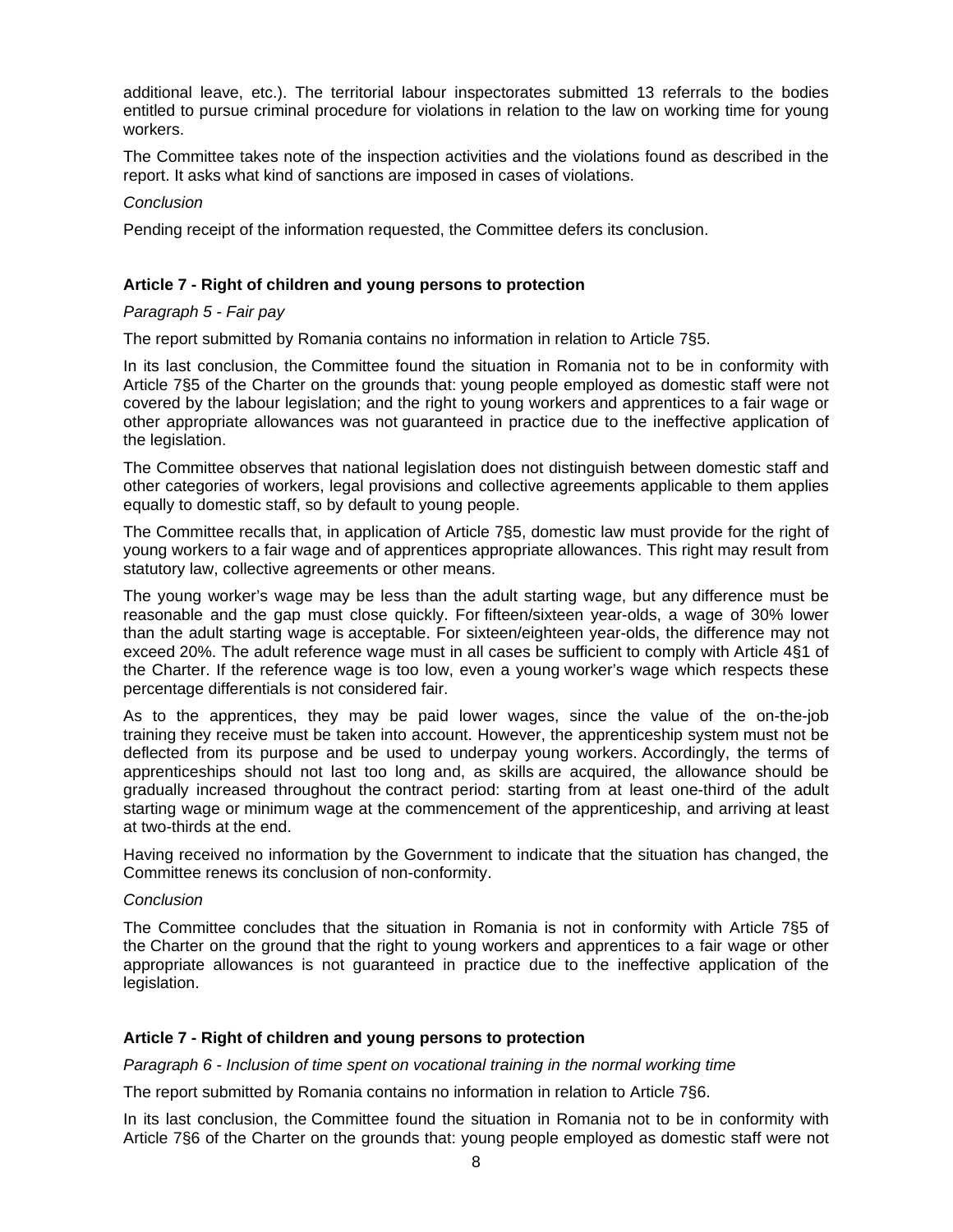covered by labour legislation; the right to have time spent on vocational training considered to be working time and remunerated as such was not guaranteed in practice due to the ineffective application of the legislation.

The Committee observes that national legislation does not distinguish between domestic staff and other categories of workers, legal provisions and collective agreements applicable to them applies equally to domestic staff, so by default to young people.

The Committee recalls that, in application of Article 7§6, time spent on vocational training by young people during normal working hours must be treated as part of the working day. Such training must, in principle, be done with the employer's consent and be related to the young person's work. Training time must thus be remunerated as normal working time, and there must be no obligation to make up for the time spent in training, which would effectively increase the total number of hours worked.

This right also applies to training followed by young people with the consent of the employer and which is related to the work carried out, but which is not necessarily financed by the latter.

Having received no information in the report to indicate that the situation has changed, the Committee renews its conclusion of non-conformity.

#### *Conclusion*

The Committee concludes that the situation in Romania is not in conformity with Article 7§6 of the Charter on the ground that it has not been established that the right to have time spent on vocational training considered to be working time and remunerated as such is guaranteed in practice.

# **Article 7 - Right of children and young persons to protection**

#### *Paragraph 7 - Paid annual holidays*

The report submitted by Romania contains no information in relation to Article 7§7. It mentions that young workers are entitled to 3 additional days of holiday, in addition to the usual Saturdays and Sundays, but this information relates to working time and rest period and not to paid holiday.

In its last conclusion, the Committee found the situation in Romania not to be in conformity with Article 7§7 of the Charter on the grounds that young people employed as domestic staff are not covered by labour legislation and the right to paid annual leave is not guaranteed in practice due to the ineffective application of the legislation.

The report states that national legislation does not distinguish between domestic staff and other categories of workers, legal provisions and collective agreements applicable to them applies equally to domestic staff, so by default to young people.

The Committee recalls that, in application of Article 7§7, young persons under eighteen years of age must be given at least four weeks' annual holiday with pay. The arrangements which apply are the same as those applicable to annual paid leave for adults (Article 2§3). For example, employed persons of under 18 years of age should not have the option of giving-up their annual holiday with pay; in the event of illness or accident during the holidays, they must have the right to take the leave lost at some other time.

Having received no information by the Government to indicate that the situation has changed, the Committee renews its conclusion of non-conformity.

#### *Conclusion*

The Committee concludes that the situation in Romania is not in conformity with Article 7§7 of the Charter on the ground that it has not been established that the right to paid annual leave is guaranteed in practice.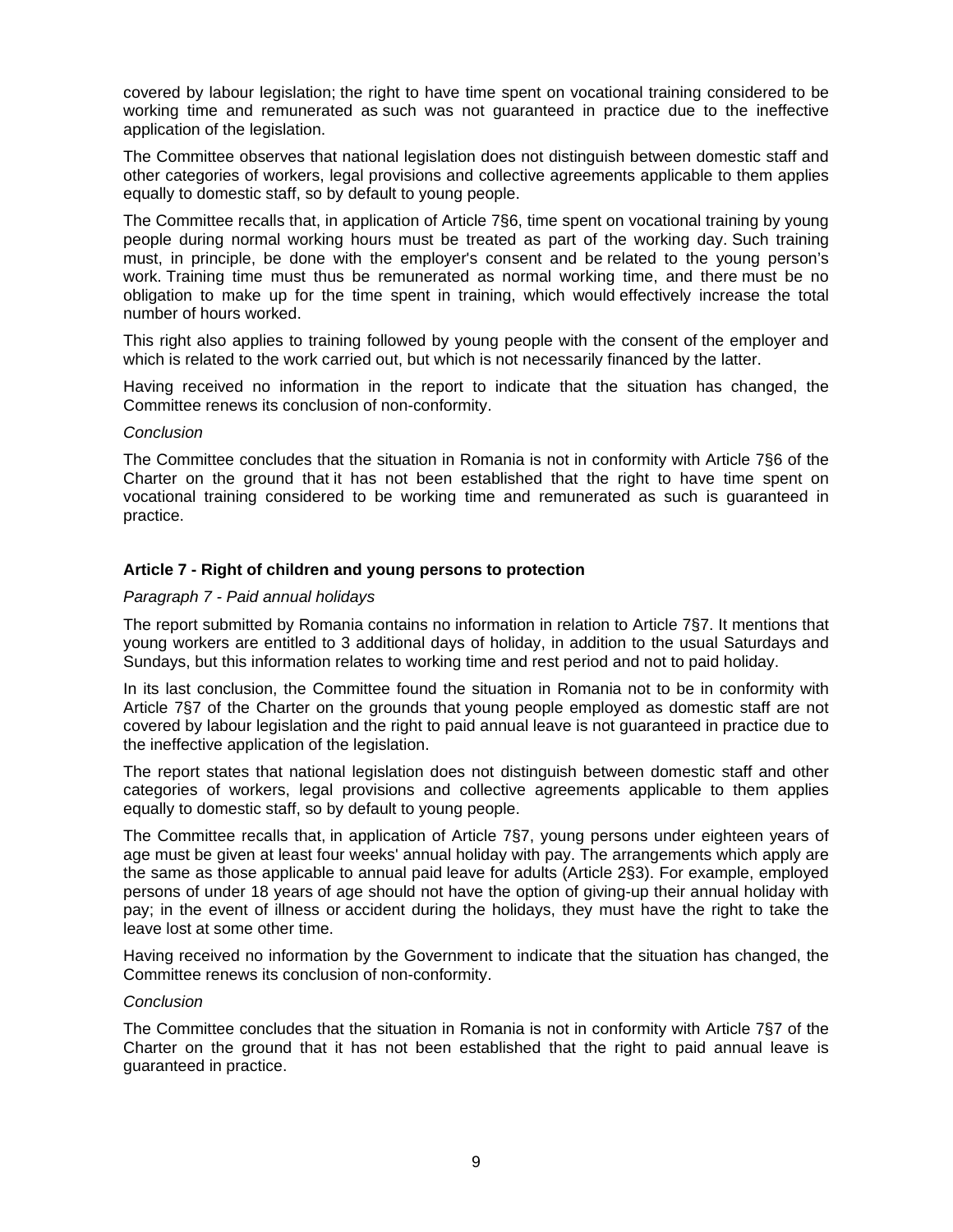# **Article 7 - Right of children and young persons to protection**

*Paragraph 8 - Prohibition of night work* 

The Committee takes note of the information contained in the report submitted by Romania.

The Committee recalls that, in application of Article 7§8, domestic law must provide that young workers under 18 year old are not employed in night work. Laws or regulations must not cover only industrial work. Exceptions can be made as regards certain occupations specified in national laws or regulations.

The report states that young workers up to 18 years can not be employed in night work. The young workers above 15 and 16, attending compulsory schooling can not perform work between 8 p.m. and 6 a.m..

The Committee asks whether there exist exceptions to prohibition of night work and, should this be the case, what is the content of these exceptions and how is the practical situation supervised.

In its last conclusion it asked what are the rules governing young workers professional formation and apprenticeship of which requires, at least partially, night work. The report does not contain any information in this regard. The Committee reiterates its question.

In its last conclusion, the Committee found the situation in Romania not to be in conformity with Article 7§8 of the Charter on the grounds that young people employed as domestic staff are not covered by labour legislation and the prohibition of night work for young persons is not guaranteed in practice due to the ineffective application of the legislation.

The report states that national legislation does not distinguish between domestic staff and other categories of workers, legal provisions and collective agreements applicable to them applies equally to domestic staff, so by default to young people.

The Committee takes note of the information regarding the activity of the Labour Inspectorate and the cases of violations identified.

## *Conclusion*

Pending receipt of the information requested the Committee concludes that the situation in Romania is in conformity with Article 7§8 of the Charter.

# **Article 7 - Right of children and young persons to protection**

#### *Paragraph 9 - Regular medical examination*

The Committee takes note of the information contained in the report submitted by Romania.

Government Decision No. 355/2007 stipulates that all workers must undergo periodic medical examination at least once a year.

 The decision establishes intervals of less than one year for periodic medical examination of workers exposed to chemical agents, physical agents, biological agents, workers in sectors at risk of transmitting infectious diseases directly or indirectly, for potable water supply activities and other public facilities as well as for other categories of workers.

 According to Article 27§1 of the Labour Code, a person may be engaged in work only under a medical certificate, which establishes that the respective person is suitable for the said work. Article 28 specifies the cases when a medical certificate is required.

 Article 124§1 of the Code stipulates that employees who perform night work must undergo a free medical examination when they begin night work and then periodically.

According to Article 182 of the Code, employers must provide employees access to occupational health care service.

Article 185 of the Code stipulates that the main tasks of occupational medicine physician are the following:

prevention of occupational accidents and diseases,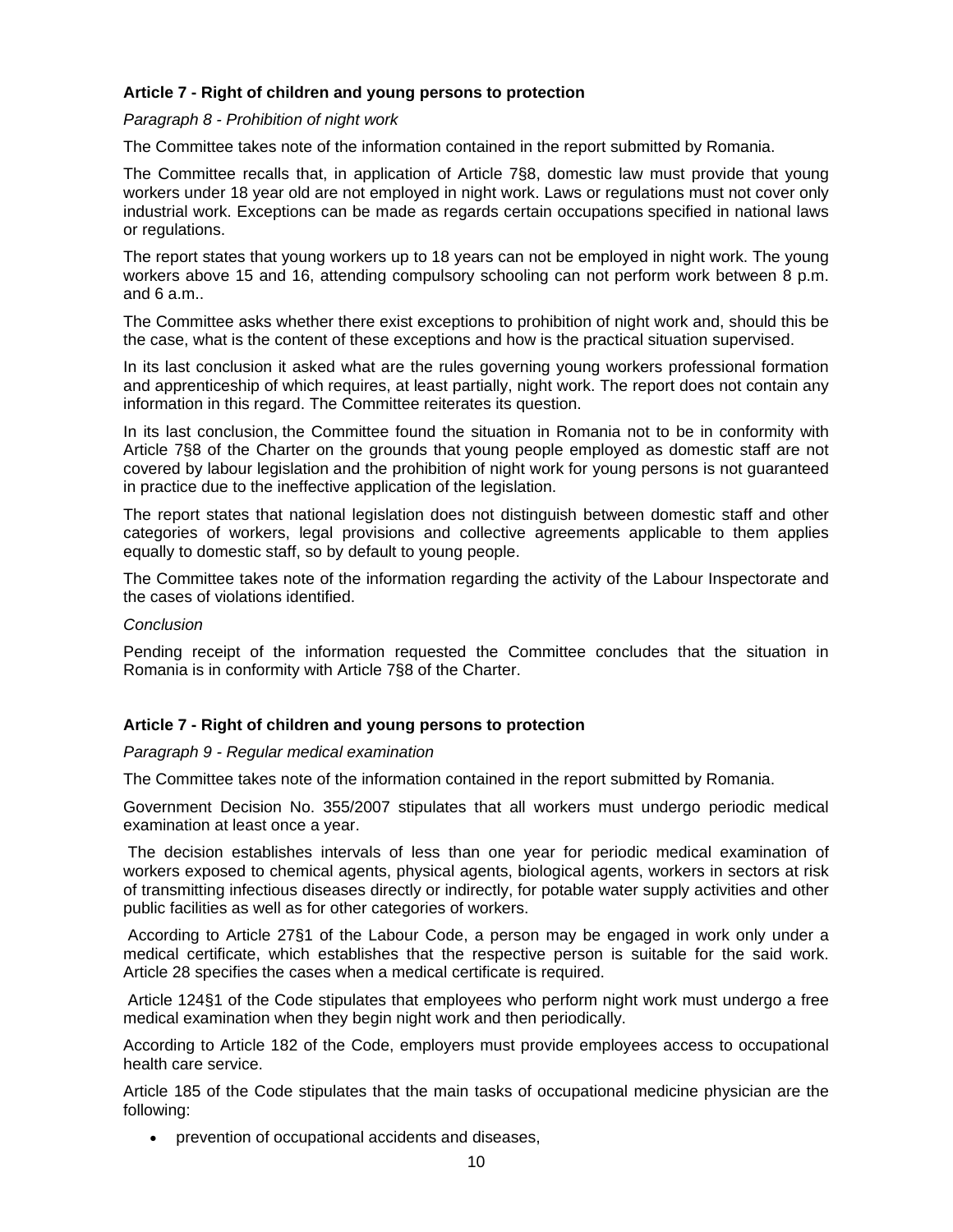- **effective monitoring of hygiene and health,**
- provide medical examination of employees both at employment and during the execution of the individual employment contract.

 The Committee asks for the kind of examinations carried out and whether they take into account the specificities of the work. It also asks for information regarding the activity of Labour Inspectorate in relation to medical examination of young workers. It asks for the identified cases of violations and what sanctions are imposed in these cases.

# *Conclusion*

Pending receipt of the information requested the Committee defers its conclusion.

# **Article 7 - Right of children and young persons to protection**

*Paragraph 10 - Special protection against physical and moral dangers* 

The Committee takes note of the information contained in the report submitted by Romania.

# *Protection against sexual exploitation*

The Committee recalls that it examined the legislative framework protecting children from sexual exploitation in the previous conclusions (Conclusions 2004 and 2006). It asked whether the Romanian legislation criminalised the simple possession of child pornography.

 The Committee notes several legislative initiatives aimed at strengthening the protection of children, including amendments of the Criminal Code and the adoption of the new Criminal Code which will enter into force in October 2011. In this respect, the Committee recalls that it does not take into consideration legislation adopted beyond the reference period (2005-2010) and invites the Government to submit the information in the next report.

 The Committee notes from the report that the legislation in force in the relevant period prohibits possession of child pornography for the purpose of distribution, but it does not ban the simple possession. The simple possession of the child pornography is criminalised, regardless of the intention of distribution, only if it is stored in a computer system or on a computer data storage medium. The Committee considers that this is not in conformity with Article 7§10 of the Charter.

 Previously, the Committee noted that the Government had taken measures to prevent trafficking in children, however it considered that the situation was not in conformity with the Charter on the ground that the number of children affected was too high, indicating that the measures adopted had not been fully effective. The Committee also asked for information on the results of the measures taken to reduce child sexual exploitation including the trafficking of minors.

 The Committee takes note of the numerous efforts in the area of trafficking, among which the setting up of the National Agency against Trafficking in Persons (ANITP) in 2005 which is the coordinating body for all measures against trafficking in human beings in Romania. A comprehensive National Strategy against Trafficking in Persons for 2006-2010 was adopted in 2006, and in the same year Romania ratified the Council of Europe Convention on Action against Trafficking in Human Beings. Efforts to prevent human trafficking in Romania have focused on awareness-raising for both potential victims and the general public. ANTIP has implemented several campaigns and projects in partnership with other stakeholders.

 Nevertheless, the Committee notes from the 2009 Concluding Observations of the UN Committee on Rights of the Child that the number of sexually exploited children is high and the number of children trafficked from Romania to other European States has increased. According to the report, of the total victims of trafficking identified in 2007-2009, approximately 23% were minors. As indicated by the National Integrated System to Monitor and Assess Victims of Trafficking (SIMEV), the total number of identified victims in 2008 was 1240, a decrease from 1780 in 2007. Minors represented 17% of those trafficked. In 2009, the government identified 780 victims, including at least 416 identified victims of forced labour and at least 320 identified victims of forced prostitution, a significant decrease from 1,240 victims identified in 2008. Of those victims identified in 2009, 176 were children, trafficked for both forced labour and prostitution.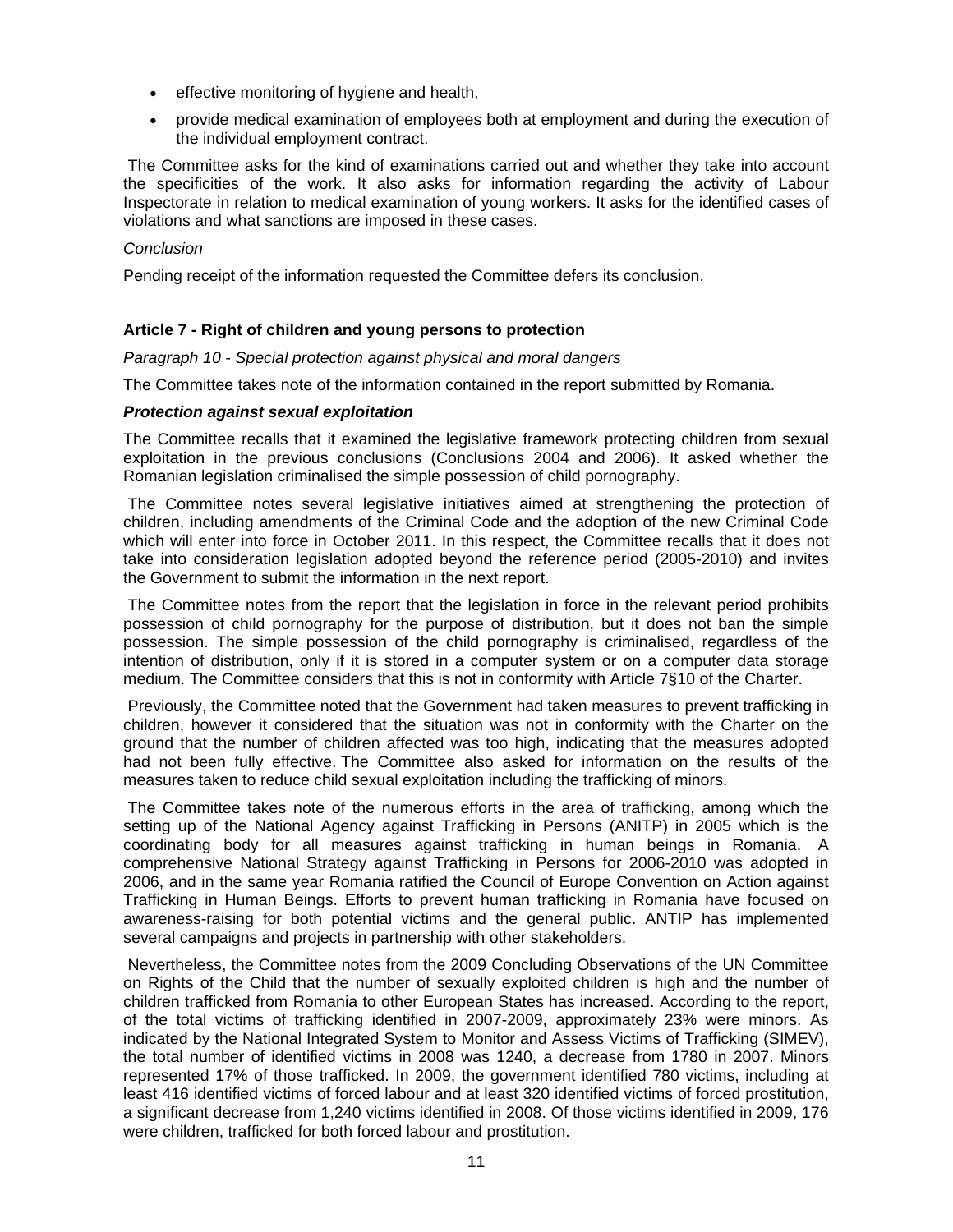The Committee also notes from the European Commission National Info Pages concerning the Fight against Trafficking in Human Beings<sup>1</sup> that although Romania has been mainly a source and transit country of human trafficking for the purpose of sexual exploitation, in recent years Romania has gradually become a source and transit country for labour exploitation as well. Romanian children are mainly trafficked into begging and petty theft networks. Romanian children from the Roma community appear to fall victim to these rings of exploitation disproportionately. According to report of the organisation "Save the Children Romania", submitted for the UN Human Rights Council Universal Periodic Review (2008), although the Romanian Government has developed the institutional and legislative framework for preventing and combating child abuse and trafficking, implementation of these measures is slow.

 The Committee considers that it has not been established that measures taken to combat trafficking and sexual exploitation of children are sufficient.

 As regards data collection, the Committee further notes from the UN Special Rapporteur on the sale of children, child prostitution and child pornography (2005 report) that data on trafficking are not consistent as different institutions provide different data depending on the target group they focus on. Likewise, according to the EU Fundamental Rights Agency (FRA) Thematic Study on Child Trafficking –Romania (2009), there are limitations in gathering relevant statistical data, caused by poor interagency communication and gaps in data collection. Currently, data collected by law enforcement agencies refers to all trafficking cases, without making a distinction between adult and child victims. Similarly, the Committee observes from ECPAT International that no reliable data or statistics are available regarding cases of prostitution of children, and no information was obtained on how other specific forms of sexual exploitation of children, such as child pornography, manifest themselves in the country. The report does not provide any information in this regard.

 The Committee recalls that the gathering and analysis of statistical data (with due safeguards for privacy and against other abuses) is indispensable to the formulation of rational policy aiming at protection of particularly vulnerable groups or at reducing a particular phenomenon (see, mutatis mutandis, European Roma Rights Center (ERRC) v. Italy, Complaint No. 27/2004, decision on the merits of 7 December 2005, §23; ERRC v. Greece, Complaint No. 15/2003, decision on the merits of 8 December 2004, §27; Conclusions 2005, France, Article 31§2, p.268). Similarly, to effectively deal with trafficking in children, child abuse or to protect street children, States will need the necessary factual information on the extent and character of the problem in order to adopt the appropriate measures.

The Committee therefore asks how the Government monitors the scope of the problem of trafficking and sexual exploitation of children and requests the next report to provide the relevant data allowing the accurate assessment of the situation.

The Committee recalls that under Article 7§10, child victims of sexual exploitation should not be prosecuted for any act connected with this exploitation. The Committee wishes to receive the Government's clarification whether and in what circumstances criminal liability can be imposed on a child under 18 years old for any act committed as a result of sexual exploitation or trafficking.

#### *Protection against the misuse of information technologies*

The Committee previously asked about measures taken to reduce the spread of sexual exploitation of children through new information technologies.

 The Committee notes that according to Section 51(1) of Act No. 161/2003 the production for the purpose of distribution, offering or making available, distributing or transmitting, procuring for oneself or another of child pornography material through a computer system, or possession, without right, child pornography material in a computer system or computer data storage medium is a criminal offence and shall be punished with imprisonment from 3 to 12 years and denial of certain rights.

 Romanian law also forbids the creation and administration of sites containing child pornography. The National Regulatory Authority on Communications and Information Technology can receive claims regarding the non-compliance with the above provision. When receiving such claims, the Authority requires the Internet service providers to block access to the site. The non-compliance of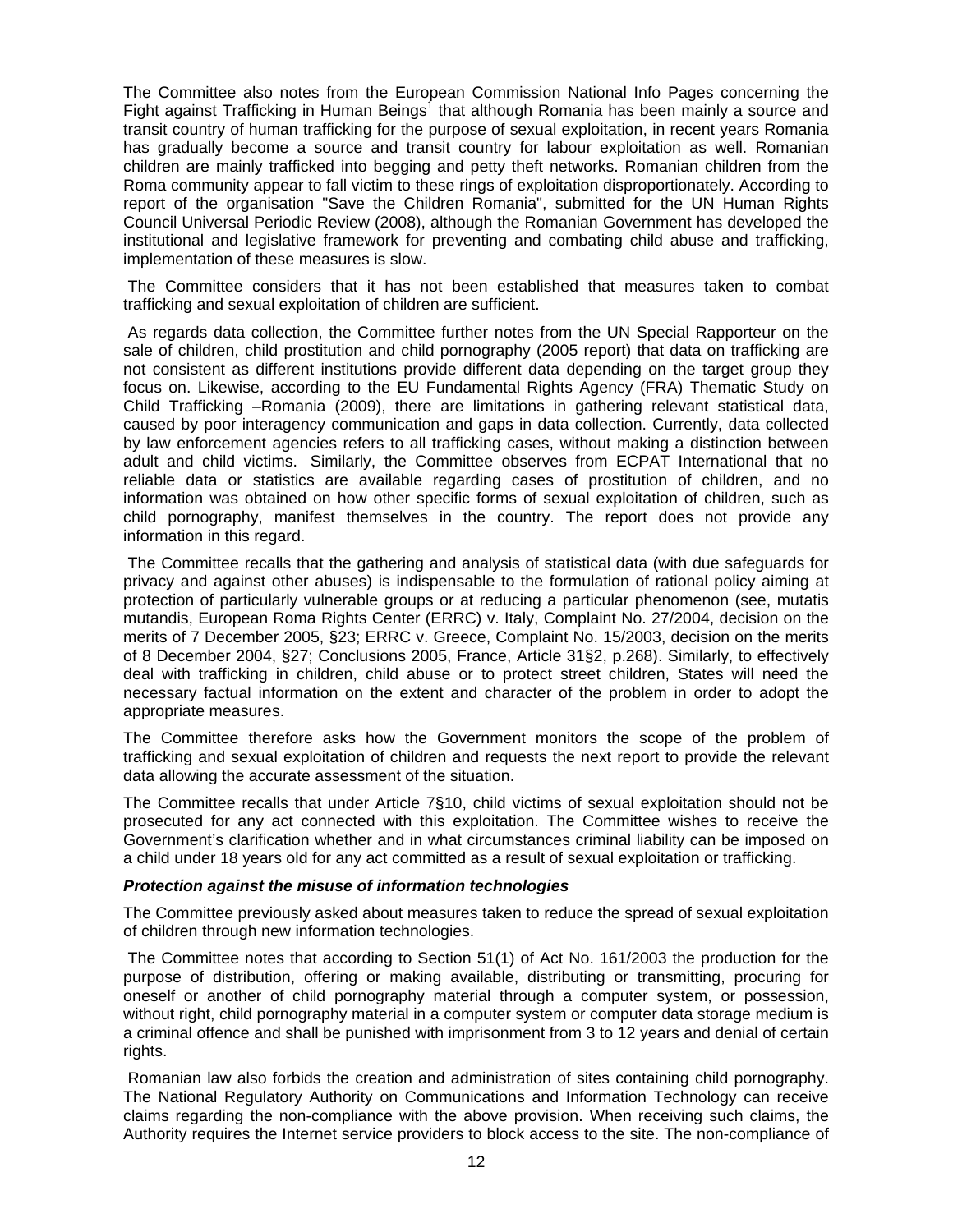Internet service providers with the obligation to block the site within 48 hours of receiving a request to that effect is subject to a fine ranging from 10,000 to 50,000 lei (approx.  $\epsilon$  2,419 to 12,099).

Awareness raising campaigns have been conducted by the Government in cooperation with NGOs.

#### *Protection from other forms of exploitation*

Previously, the Committee asked for information on the number of street children in Romania, and the impact of the programmes and other measures taken on the scope of the phenomenon.

 The Committee notes from the report that programmes aimed at assisting and reintegrating street children continued over the reference period, including the project "Street Children Initiative", financed by a loan agreement with the Council of Europe Development Bank.

 According to data collected by the General Directorates for Social Assistance and Child Protection through the Child Trafficking Information Monitoring System – CMTIS, on 31 March 2007 the number of street children was around 1,588 (this number including children who live in the street without their families; children who live with their families, but are daily on the streets to beg, wash windshields etc.; children who live with their families on the streets). Elsewhere in the report the Committee notes different statistical numbers of street children: 1,033 in 2007, 904 in 2008 and 824 in 2009.

However, according to ECPAT International (information dated 2008), there are at least 2,000 street children in Bucharest and 5,000 in the whole country. Most street children come from Roma families.

The Committee invites the Government to comment on the discrepancies in the above numbers. It also asks for information on the methods used for monitoring the number of street children as well as evaluation methods to assess the relevant campaigns' impact on the phenomenon.

#### *Conclusion*

The Committee concludes that the situation in Romania is not in conformity with Article 7§10 of the Charter on the grounds that:

-the simple possession of child pornography is not a criminal offence;

-it has not been established that measures taken to combat trafficking and sexual exploitation of children are sufficient.

*\_\_\_\_\_\_\_\_\_\_\_\_\_\_\_\_\_\_\_\_\_\_\_\_ 1 http://ec.europa.eu/anti-trafficking/showNIPsection.action?sectionId=a9eb3934-22fa-4dc2-8977- 40191d57e5bb*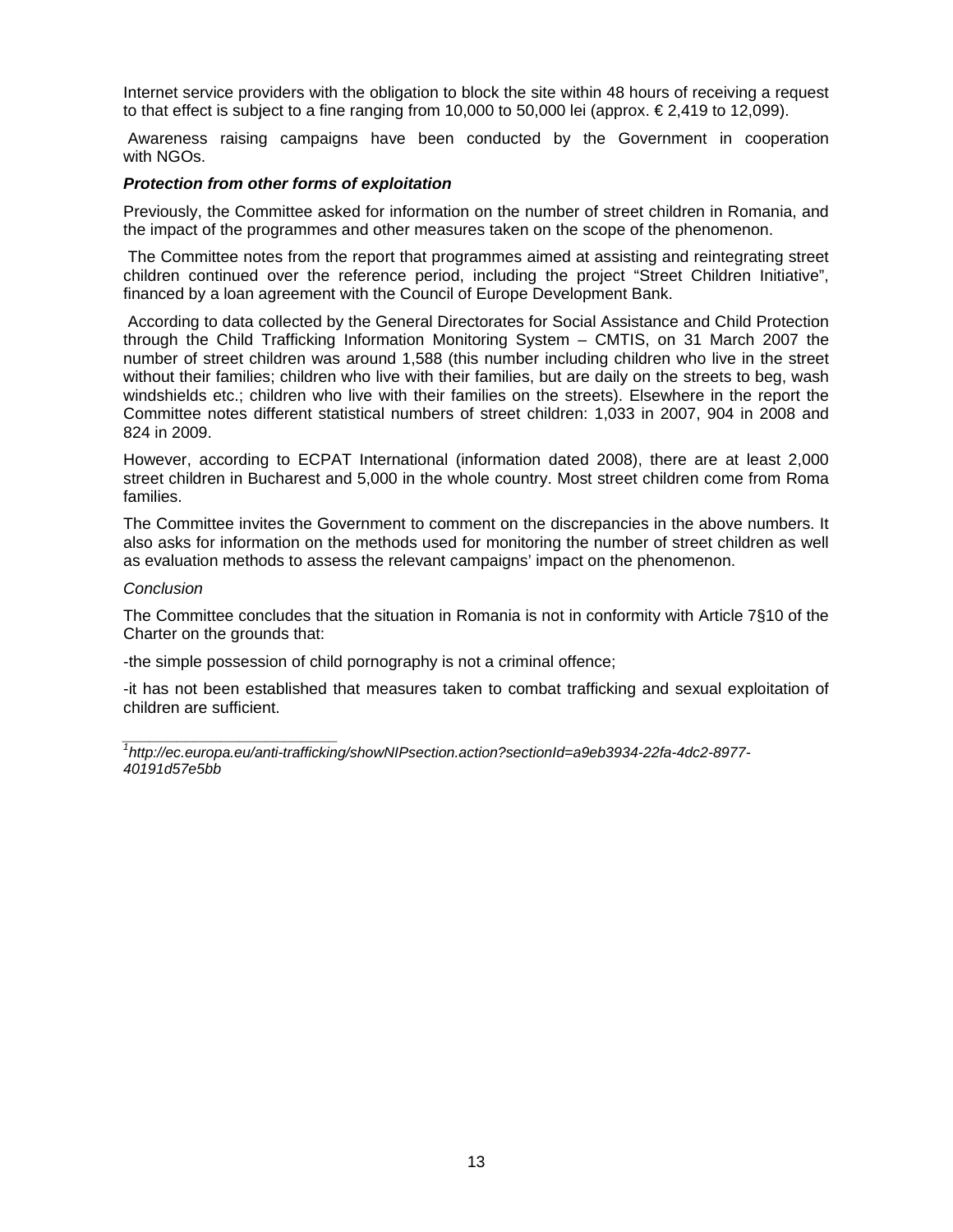# **Article 8 - Right of employed women to protection of maternity**

# *Paragraph 1 - Maternity leave*

The Committee takes note of the information contained in the report submitted by Romania.

# *The right to maternity leave*

The Committee previously found that the situation as regards both maternity leave and maternity benefits was in conformity with Article 8§1 (Conclusions 2005). According to Government Emergency Ordinance No. 96 of 14 October 2003 on maternity protection at work, the length of maternity leave is 126 days, with 42 days of compulsory postnatal leave. The Committee asks whether the same regime applies to women employed in the public sector.

#### *The right to maternity benefits*

The amount of maternity benefits is 85% of the average monthly wage of the female worker over the last 6 months.<sup>1</sup> The qualifying condition is to have contributed to the scheme 1 month over the last 12 months.<sup>2</sup> The Committee asks whether this also applies to women employed in the public sector, and asked for a full update to be provided in the next report.

#### *Conclusion*

Pending receipt of the information requested, the Committee concludes that the situation in Romania is in conformity with Article 8§1 of Charter.

# **Article 8 - Right of employed women to protection of maternity**

#### *Paragraph 2 - Illegality of dismissal*

The Committee takes note of the information contained in the report submitted by Romania.

#### *Prohibition of dismissal*

As regards the prohibition of dismissal during pregnancy and maternity leave, the Committee previously found the situation was in conformity with Article 8§2 on this point (Conclusions 2003 and 2005). According to Article 60 of the Labour Code, dismissal of pregnant women having notified their pregnancy to their employer and women on maternity leave is forbidden except in cases of judicial reorganisation or bankruptcy of the employer. This protection is extended by Government Emergency Ordinance No. 96/2003 on maternity protection at work to women having recently given birth and breastfeeding for up to 6 months after the end of maternity leave (Section 21).

The Committee asks what regime applies to women employed in the public sector, in particular those with temporary contracts.

#### *Consequences of unlawful dismissal*

The Committee previously found the situation to be in conformity with Article 8§2 on this point (Conclusions 2005) but sought information on the levels of compensation awarded in practice by the courts in these cases. It recalls that the level of compensation must be sufficient both to deter the employer and fully compensate the victim of dismissal. It thus reiterates its requests and underlines that should the next report not provide this information, there will be nothing to establish that the situation is in conformity.

The Committee asks what regime applies to women employed in the public sector, in particular those with temporary contracts.

#### *Conclusion*

Pending receipt of the information requested, the Committee defers its conclusion.

*\_\_\_\_\_\_\_\_\_\_\_\_\_\_\_\_\_\_\_\_\_\_\_\_ 1 International Social Security Association (ISSA): http://www.issa.int/Observatory/Country-*

*Profiles/Regions/Europe/Romania/Scheme-Description/(id)/103220* 

<sup>&</sup>lt;sup>2</sup> ILO Database ILOLEX: http://www.ilo.org/ilolex/english/newcountryframeE.htm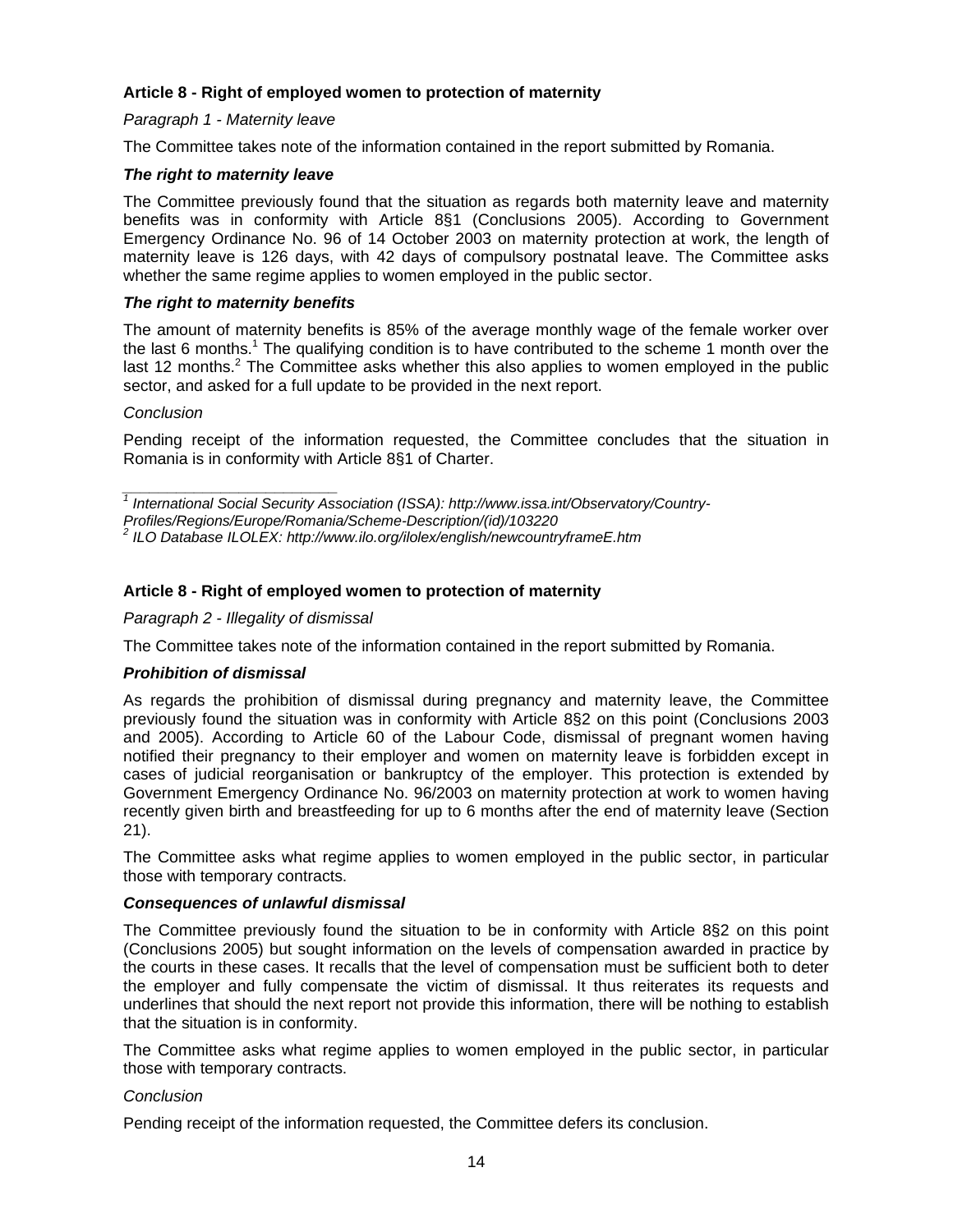# **Article 8 - Right of employed women to protection of maternity**

## *Paragraph 3 - Time off for nursing mothers*

The Committee takes note of the information contained in the report submitted by Romania.

According to Government Emergency Ordinance No. 750 of 27/10/2003 on maternity protection at work, employed women are entitled to two one-hour breaks per working day for breastfeeding purposes, with no loss of salary. The employee concerned has to provide the employer with a medical certificate indicating the beginning of lactation and the presumed ending. The Committee asks for confirmation that the entitlement to those breaks lasts until the child is 9 months of age. It understands that the same regime applies to all employed women, including those working in the public sector.

## *Conclusion*

Pending receipt of the information requested, the Committee concludes that the situation in Romania is in conformity with Article 8§3 of the Charter.

# **Article 8 - Right of employed women to protection of maternity**

# *Paragraph 4 - Regulation of night work*

The Committee takes note of the information contained in the report submitted by Romania.

The Committee previously found the situation to be in conformity with Article 8§4 (Conclusions 2003 and 2005). Article 125 of the Labour Code prohibits the employment for night work of pregnant women, women having recently given birth and women breastfeeding their child.

The Committee asks whether the same regime applies to women employed in the public sector.

#### *Conclusion*

Pending receipt of the information requested, the Committee concludes that the situation in Romania is in conformity with Article 8§4 of the Charter.

# **Article 8 - Right of employed women to protection of maternity**

#### *Paragraph 5 - Prohibition of dangerous, unhealthy or arduous work*

The Committee takes note of the information contained in the report submitted by Romania.

The Committee found in its previous conclusion (Conclusions 2005) that the situation was in conformity with Article 8§5. The Government Emergency Ordinance on maternity protection at work provides that risk assessments should be regularly carried out and reassignment of women who are pregnant or breastfeeding is provided for, with no loss of pay. However, where the employer, for objectively justified reasons, cannot adapt the working conditions so as to remove risks or reassign the person to another post, the worker concerned will be entitled to a special "risk maternity benefit" which will represent 75% of her average salary over the last ten months preceding the request for the said benefit. The Committee asks how the notion of "objectively justified reasons" is construed in the case law of domestic courts.

The Committee asks whether the same regime applies to women employed in the public sector.

#### *Conclusion*

Pending receipt of the information requested, the Committee concludes that the situation in Romania is in conformity with Article 8§5 of the Charter.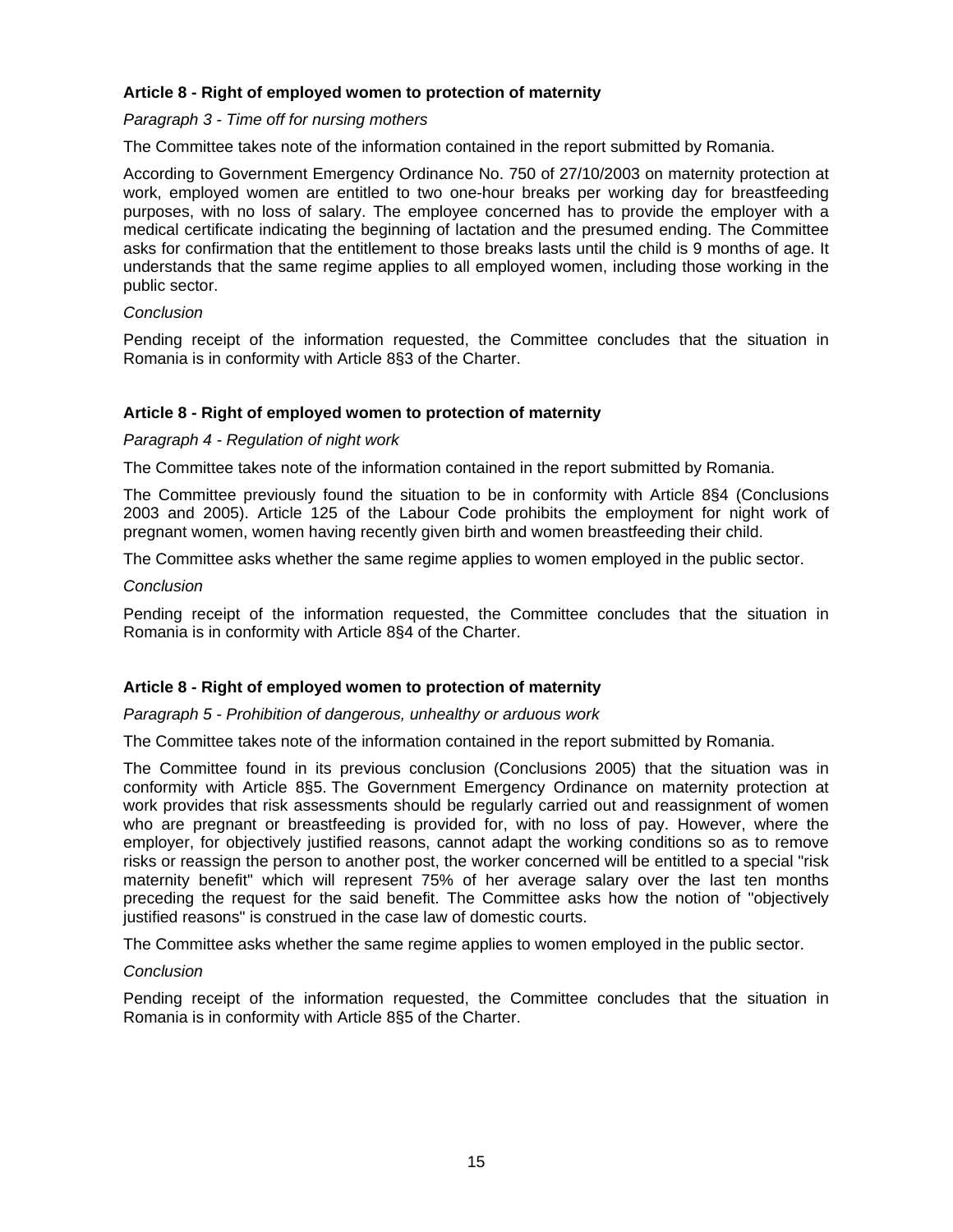# **Article 16 - Right of the family to social, legal and economic protection**

The Committee takes note of the information contained in the report submitted by Romania.

As the notion of the "family" is variable according to the different definitions in domestic law, the Committee considers it necessary to know how this notion is defined with a view to verifying that it is not unduly restrictive. The Committee therefore asks that the next report indicate how the "family" is defined in domestic law.

## *Social protection of families*

## *Housing for families*

The Committee points out that Articles 16 and 31, though different in personal and material scope, partly overlap in several areas relating to the right of families to housing. In this respect, the notions of adequate housing and forced eviction are identical under Articles 16 and 31 (Centre on Housing Rights and Evictions (COHRE) v. Italy, Complaint No. 58/2009, decision on the merits of 25 June 2010, § 115). As Romania has not accepted Article 31, housing for families is examined under Article 16.

The Committee has constantly interpreted the right to economic, legal and social protection of family life provided for in Article 16 as guaranteeing the right to adequate housing for families, which encompasses secure tenure supported by law (COHRE v. Croatia, Complaint 52/2008, decision on the merits of 22 June 2010, § 53).

According to the report, in Romania, Housing Act No. 114/1996 defines adequate housing and contains provisions for evictions and for building social housing, while Act No. 50/1991 regulates the authorisation of construction and demolition. Provisions on eviction of tenants are also included in the Romanian Civil Code. Act No. 116/2002 on preventing and combating social exclusion aims at facilitating an access to housing to persons aged up to 35 years. The report confirm that the Housing Act does not contain any discriminatory provisions, conditions or barriers. However, it should be noticed that the Section 43 of this law which enumerates categories of people who can benefit from social housing mentions men aged up to 35 years and remains silent regarding women. The Committee asks therefore that the next report provides information whether the Housing Act applies to young women as well.

The Committee notes that the Government undertook certain measures to implement the legal framework on housing. In particular, according to the report, it engaged in a programme for financing of social housing under the provisions of Act No. 114/1996 with the objective to achieve decent living conditions for the underprivileged sections of the population and young people. The programme is implemented under the responsibility of the Ministry of Regional Development and Tourism. During 2005-2009, 2 198 residential units were completed. It was planned to build further 578 dwelling units in 2010 with a state budget of 28 250 000 lei (RON). In addition, according to Emergency Ordinance No. 74/2007, the Ministry engaged in a programme for financing the construction of social housing for tenants evicted from their homes returned to former owners. Over 1 965 residential units have been completed since 2007 within the framework of this programme. Also, 14 500 housing were made between 2005 and 2009 as part of the housing program for youth.

Under Article 16, States Parties must promote the provision of an adequate supply of housing for families, take the needs of families into account in housing policies and ensure that existing housing be of an adequate standard and size considering the composition of the family in question, and include essential services (such as heating and electricity). Furthermore, the obligation to promote and provide housing extends to ensuring enjoyment of security of tenure, which is necessary to ensure the meaningful enjoyment of family life in a stable environment. The Committee recalls that this obligation extends to ensuring protection against unlawful eviction (European Roma Rights Centre (ERRC) v. Greece, Complaint No. 15/2003, decision on the merits of 8 December 2004, § 24).

The effectiveness of the right to adequate housing requires its legal protection through adequate procedural safeguards. Occupiers and tenants must have access to affordable and impartial legal and non-legal remedies. Any appeal procedure must be effective (Conclusions 2003 France, Italy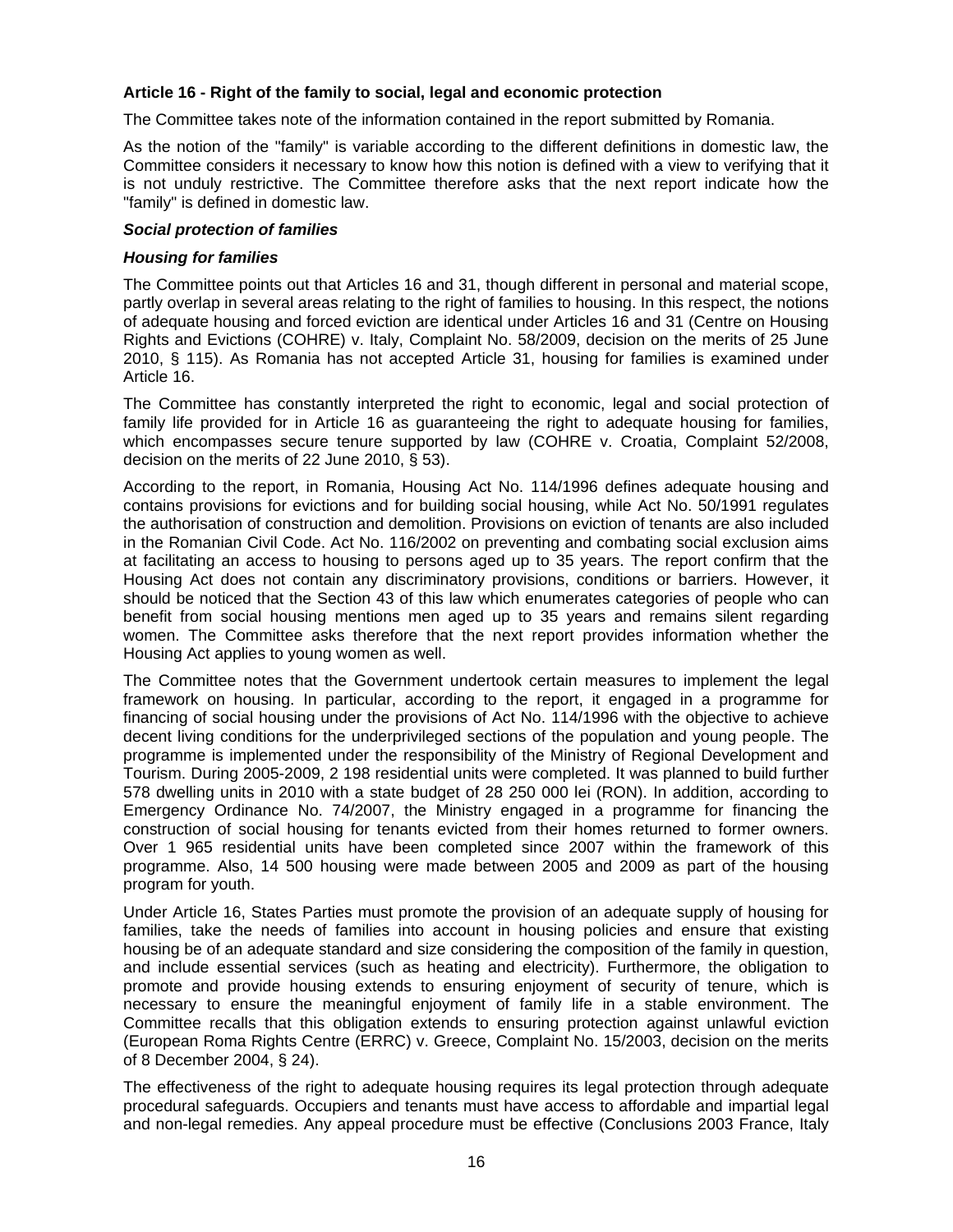Slovenia and Sweden; Conclusions 2005 Lithuania and Norway; European Federation of National Organisations Working with the Homeless (FEANTSA) v. France, Complaint No 39/2006, decision on the merits of 5 December 2007, §§ 80-81). Public authorities must also guard against the interruption of essential services such as water, electricity and telephone (Conclusions 2003, France). In this context, the Committee notes that according to sources in the European Union 42.5% of the population of Romania had no indoor toilet and 41.2% had no bath or shower while the average figures for the 27 members of the European Union were respectively 3.5% and 3.1% according to Eurostat data for 2009.

The Committee notes efforts undertaken by the Government to satisfy the right to an adequate housing for families in Romania, in particular for the young people and those evicted from their homes returned to former owners. However, it asks for more detailed information as regards the needs of families for housing and the availability of housing with an adequate standard in order to assess whether the situation is in conformity on this point.

As to protection against unlawful eviction, States must set up procedures to limit the risk of eviction (Conclusions 2005, Lithuania, Norway, Slovenia and Sweden). The Committee recalls that in order to comply with the Charter, legal protection for persons threatened by eviction must include:

- an obligation to consult the parties affected in order to find alternative solutions to eviction;
- an obligation to fix a reasonable notice period before eviction;
- accessibility to legal remedies;
- accessibility to legal aid;
- compensation in case of illegal eviction.

To enable it to assess whether the situation is in conformity with Article 16 of the Charter as regards access to adequate housing for the families, the Committee asks for information in the next report on all the aforementioned points.

As regards access to housing for vulnerable families and Roma in particular, the Committee has held that "as a result of their history, the Roma have become a specific type of disadvantaged group and vulnerable minority. They therefore require special protection. Special consideration should be given to their needs and their different lifestyle both in the relevant regulatory framework and in reaching decisions in particular cases, not only for the purpose of safeguarding the interests of the minorities themselves but to preserve cultural diversity of value to the whole community" (COHRE v. Italy, Complaint No. 58/2009, decision on the merits of 25 June 2010, §§ 39-40).

In its previous conclusion (Conclusions 2006), the Committee asked for detailed, up-to-date information on the results achieved by the Government in its fight against ethnic discrimination, particularly against Roma, and in improving their living conditions.

The report lists several measures taken by the Government to improve the situation of Roma. In particular, the National Agency for the Roma, established in October 2004 as an independent agency of the government, is responsible for coordinating Romania's involvement in the "Decade for the Inclusion of the Roma", a regional cooperation agreement between eight countries in Central and South East Europe to improve the social and economic conditions of Roma people. Launched in February 2005, the Decade has to narrow the gap between the Roma and the rest of the population in various areas including housing, in conformity with the Strategy for improving Roma situation adopted by the government of Romania in 2001. As from 2009, a pilot programme "Social dwellings for Roma communities" was launched within the framework of the Strategy with the aim of building 300 social housing for the Roma people. To implement the Strategy, the government allocated €1,3 million in 2005. Also PHARE and UNDP programmes contributed to its implementation. According to the report, one project related to housing (rebuilding of 20 houses) was selected in 2005. In 2007, the Parliament ratified the loan agreement with International Bank for Reconstruction and Development (BIRD) amounting  $\epsilon$  47,2 million to finance Social Inclusion Programme during 2007 - 2011. The objective of this programme was to improve the living conditions and the social inclusion of the most disadvantaged/vulnerable people (Roma, persons with disabilities, children at risk, and victims of domestic violence) in the country. It should be noted that Information on actual achievements during the reference period is not provided in the report.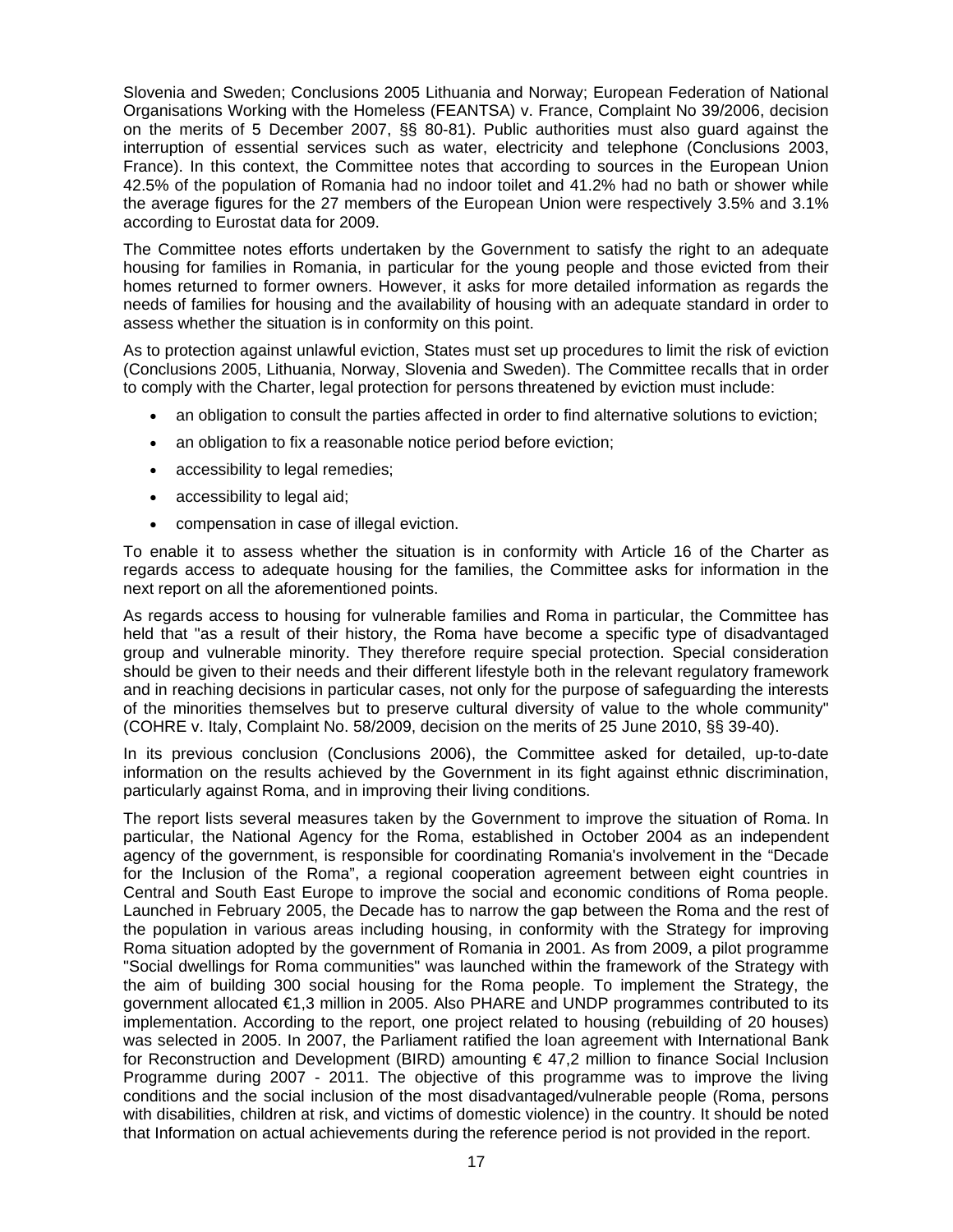In its third report, adopted on 24 June 2005 (§ 146), the European Commission against Racism and Intolerance (ECRI), noted "that some members of the Roma minority continue to live in insalubrious housing, often as a result of discriminatory measures by local authorities. Furthermore, some local authorities still evict Roma from their housing without observing the legal procedure for the purpose. ECRI has also received reports of Roma being expelled from municipal sites in the middle of winter, in the presence of the media"<sup>1</sup>.

According to the report under the Framework Convention for the Protection of National Minorities (2nd opinion on Romania, adopted on 24 November 2005, § 55), the housing situation of many Roma is still very difficult on the whole and a cause for grave concern. The opinion specifies that "in certain cases, the solutions opted for by the local authorities to deal with these difficulties eviction measures followed by inappropriate rehousing solutions - only make matters worse for the people concerned"<sup>2</sup>.

More recently, in its report published on 23 June 2011 "Mind the legal gap - Roma and the right to housing in Romania<sup>"3</sup>, Amnesty International points out that in Romania the right to housing for Roma families is not effectively recognised or protected by national legislation. In particular, domestic law does not protect the Roma people from forced evictions, even though these are illegal according to international standards binding upon Romania. Amnesty International and other NGOs have documented a series of cases where Roma communities had been forcibly evicted and resettled in a way that created or entrenched segregation. This report highlighted the need for the adoption of an adequate legal framework incorporating international human rights standards into Romanian housing legislation. It demonstrated that the lack of such a legal framework, combined with existing discrimination against Roma, has led to widespread violations of the right to housing, including forced evictions, and resettlement of families and communities in conditions that fall far below international standards. It described how local authorities that have competence to make decisions on and implement local housing policies, are not held accountable for serious human rights violations and how some of the most vulnerable citizens of Romania have limited or no access to justice and appropriate remedies.

The Committee asks that the next report provide information on measures taken in law and practice to improve the housing situation of Roma families. Meanwhile, it considers that it has not been established that the living conditions of Roma families in housing are effectively improved and guaranteed and the situation is therefore not in conformity with Article 16.

# *Childcare facilities*

The Committee observes that states must ensure that affordable, good quality childcare facilities are available to its citizens (where quality is defined in terms of the number of children under the age of six covered, staff to child ratios, staff qualifications, suitability of the premises and the size of the financial contribution parents are asked to make). As the report does not provide any information on this issue, the Committee is not able to assess whether the situation is in conformity on this point. The Committee reiterates its request (see Conclusions 2004 and 2006) for information in the next report on childcare facilities. It recalls that should the required information not be provided in the next report there will be nothing to show that the situation in Romania is in conformity with Article 16 of the Charter.

#### *Family counselling services*

Families must be able to consult appropriate social services, particularly when they are in difficulty. States are required in particular to set up family counselling services and services providing psychological support for children's education. The Committee reiterates its request (see Conclusions 2006) for information in the next report on family counselling services.

# *Participation of associations representing families*

To ensure that families' views are catered for when family policies are framed, the authorities must consult associations representing families. The Committee asks for information in the next report on the participation of relevant associations representing families in the framing of family policies.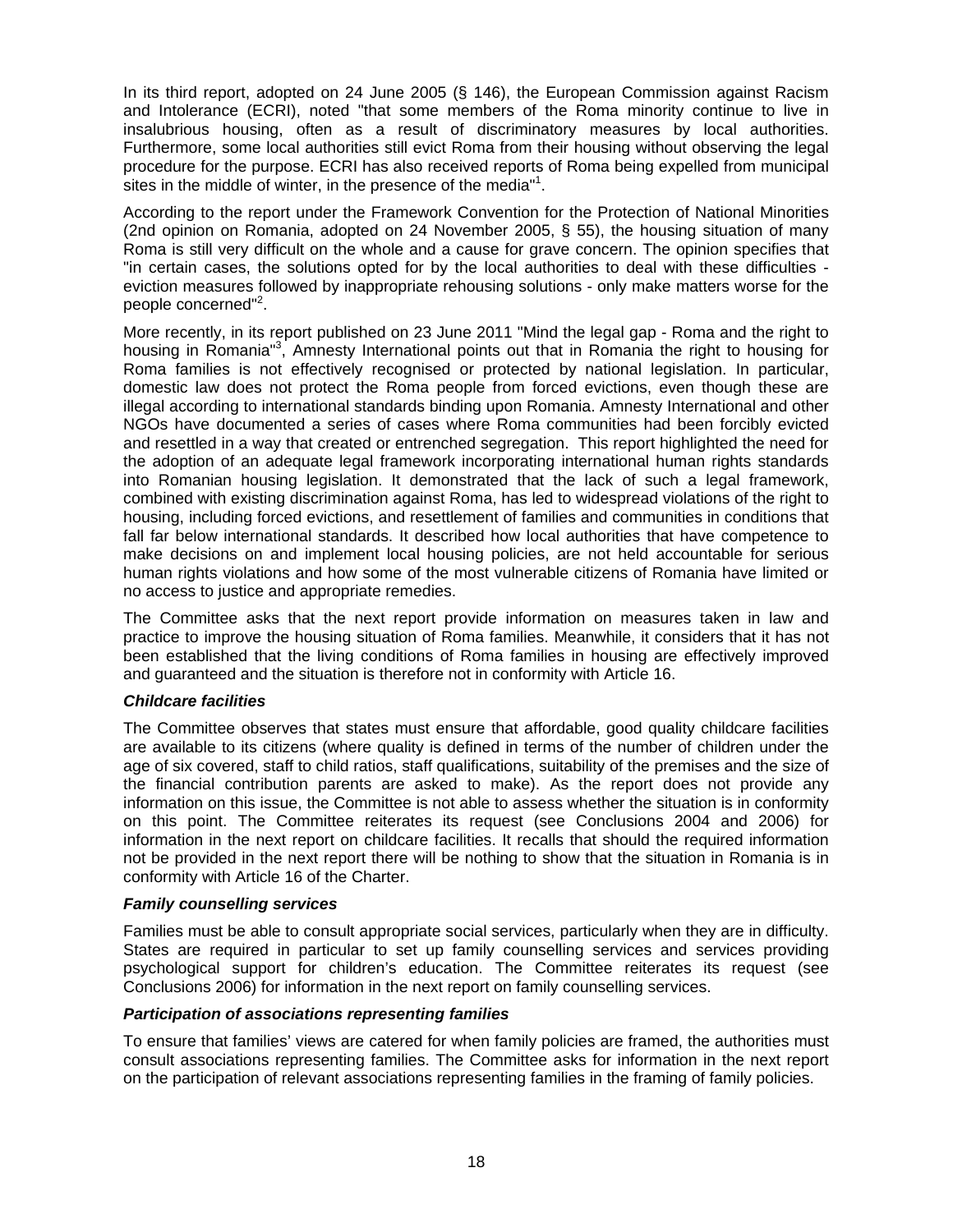# *Legal protection of families*

# *Rights and obligations of spouses*

Under Article 48 of the Romanian Constitution, the family is founded on the freely consented marriage of the spouses, their full equality, as well as the right and duty of the parents to ensure the upbringing, education and instruction of their children. The Civil Code of Romania in its Article 258 § 3 specifies that the state is bound to support through economic and social measures the making of marriage and the development and consolidation of the family.

In cases of irreparable deterioration in family relations, Article 16 of the Charter requires the provision of legal arrangements to settle marital conflicts and in particular conflicts pertaining to children (care and maintenance, deprivation and limitation of parental rights, custody and access to children when the family breaks up). The Committee asks for the next report to provide detailed information on the aforementioned points.

#### *Mediation services*

The Committee points out that states are required to set up family mediation services. It asks for information in the next report on access to such services, whether they are free of charge, how they are distributed across the country and how effective they are.

#### *Domestic violence against women*

The Committee recalls that Article 16 requires that there exists protection for women, both in law (through appropriate measures and punishments for perpetrators, including restraining orders, fair compensation for the pecuniary and non-pecuniary damage sustained by victims, the possibility for victims – and associations acting on their behalf – to take their cases to court and special arrangements for the examination of victims in court) and in practice (through the collection and analysis of reliable data, training, particularly for police officers, and services to reduce the risk of violence and support and rehabilitate victims). In spite of the request made by the Committee (Conclusions 2006), the report contained no specific information on the implementation of the relevant legislation or on the extent of domestic violence in Romania. The Committee reiterates its request for the next report to provide a comprehensive description of the measures taken to combat domestic violence against women (measures in law and practice, data, judicial decisions). It recalls that should the required information not be provided in the next report there will be nothing to show that the situation in Romania is in conformity with Article 16 of the Charter.

#### *Economic protection of families*

#### *Family benefits*

The Committee considers that, in order to comply with Article 16, child allowances must constitute an adequate income supplement, which is the case when they represent a significant percentage of median equivalised income.

In its previous conclusion (Conclusions 2006), the Committee was unable to conclude that child benefits in Romania represented an adequate income supplement and it reiterated its conclusion of non-conformity.

According to the report, the State Allowance for Children is universal and allocated to children under the age of 18 years (or maximum secondary or post-secondary graduation age), with domicile or residence in Romania and living with their parents. The monthly amount of the State Allowance for Children in 2009 was of RON 200 ( $\epsilon$  47) for children up to two years of age (three years of age in case of disabled children) and RON 42 ( $\in$  9.94) for children over two years of age (RON 84  $(E$  19.80) for children aged between 3 and 18 years in case of disabled children). A Complementary Family Allowance is allocated to families living with children in maintenance of school age attending a form of education, if family member net income threshold is RON 470 (€ 111). The monthly amount differs according to the number of children within the family: RON 50 (€ 12) for a family with 1 child, RON 60 (€ 14) for a family with 2 children, RON 65 (€ 15) for a family with 3 children, RON 70 (€ 17) for a family with 4 or more children. For families entitled to Social Aid in accordance with the Law No. 416/2001 regarding the minimum guaranteed income, the Complementary Family Allowance is increased by 25%.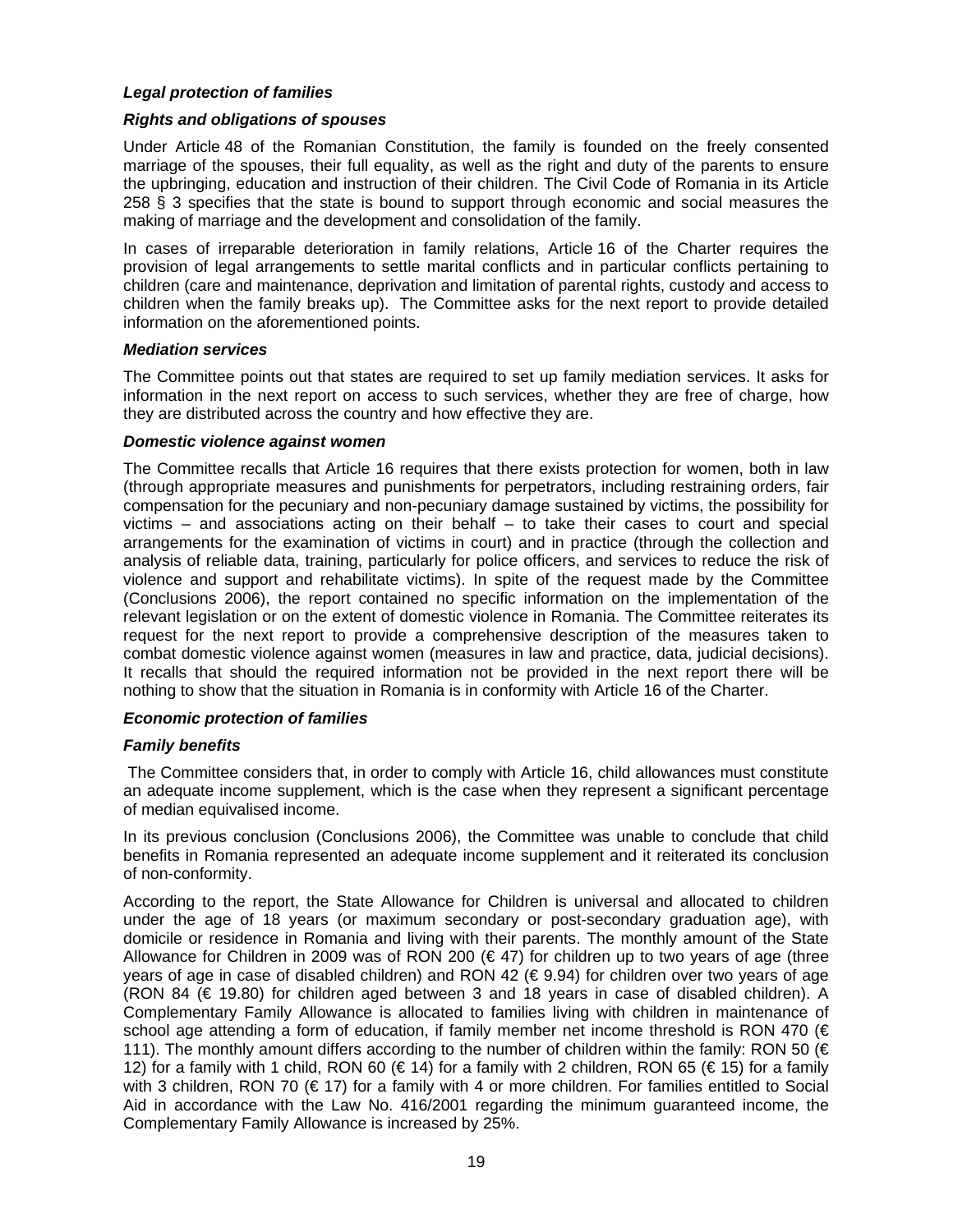The Committee also notes that there are additional forms of financial assistance such as birth grants, newborns trousseau, crèche tickets, tax allowances, child-raising and fostering allowances, single-parent family allowances and financial support to the first marriage.

According to Eurostat data for 2009, the value of median equivalised monthly income was  $\epsilon$ 180.13. Bearing in mind that the child allowances was of € 9.94 for children over two years of age, they represented approximately 5.51% of the said income.

The Committee noted that the amount of child allowances has increased since the last assessment of the situation in relation to family benefits. It asks that the next report contain detailed information on the impact of other types of benefits and tax relief for families. Meanwhile, it reserves its position on this point.

## *Vulnerable families*

States' positive obligations under Article 16 include implementing means to ensure the economic protection of various categories of vulnerable families, including Roma families. In its previous conclusion (Conclusions 2006), the Committee noted that the situation of Roma where legal protection is concerned has improved and requests information on the effects of these improvements with regard to access to family benefits. The Committee reiterates its request for the next report to provide relevant information on the subject matter.

# *Equal treatment of foreign nationals and stateless persons with regard to family benefits*

The report does not indicate how the foreigners and stateless persons permanently residing in the territory are eligible for family benefits. The Committee asks what are the conditions related to the acquisition of permanent resident status and how those affected receive family allowances.

# *Conclusion*

*\_\_\_\_\_\_\_\_\_\_\_\_\_\_\_\_\_\_\_\_\_\_\_\_* 

The Committee concludes that the situation in Romania is not in conformity with Article 16 of the Charter on the ground that the living conditions of Roma families in housing are not adequate.

*<sup>1</sup> http://hudoc.ecri.coe.int/XMLEcri/ENGLISH/Cycle\_03/03\_CbC\_eng/ROM-CbC-III-2006-3-ENG.pdf* 

*<sup>2</sup> http://www.coe.int/t/dghl/monitoring/minorities/3\_fcnmdocs/PDF\_2nd\_OP\_Romania\_en.pdf 3 http://www.amnesty.org/en/library/info/EUR39/004/2011/en*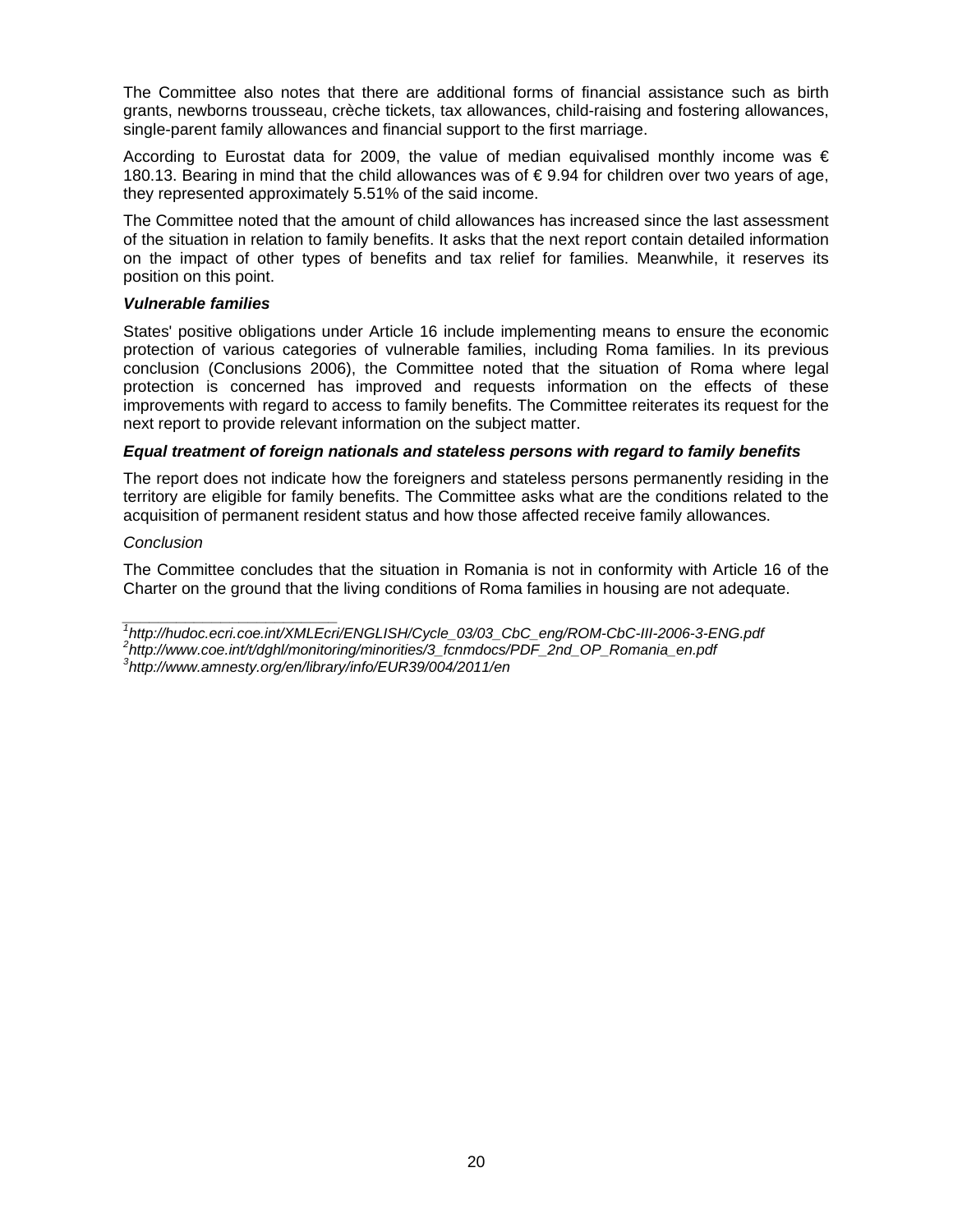# **Article 17 - Right of children and young persons to social, legal and economic protection**

*Paragraph 1 - Assistance, education and training* 

The Committee takes note of the information contained in the report submitted by Romania.

# *Status of the child*

The Committee takes note of the information on the existing legislative framework as concerns adoption of children. The Committee asks whether there are circumstances under which the child would not be allowed to know his/her origins and what is the nature of such restrictions.

# *Education*

As regards the right to accessible and effective education, the Committee refers to its conclusion under Article 17§2.

# *Protection from ill-treatment and abuse*

In its previous conclusion (Conclusions 2005) the Committee held that the situation was not in conformity with the Charter as corporal punishment within the family was not prohibited. It now notes from the report of the Governmental Committee of the Social Charter to the Committee of Ministers (TS-G (2005) 25) that new legislation was enacted to prevent and combat domestic violence. It notes from another source<sup>1</sup> that corporal punishment is now prohibited in the home. Section 28 of Act No. 272/2004 on the Protection and Promotion of the Rights of the Child, promulgated through Decree No. 481/2004 (in force in 2005), provides that a child has the right to be shown respect for his or her personality and individuality and may not be made subject to physical punishment or to other humiliating or degrading treatment. Besides, disciplinary measures concerning the child can only be taken in accordance with the child's dignity, and under no circumstances are physical punishments allowed, or punishments which relate to the child's physical and mental development or which may affect the child's emotional status.

The Committee notes that the situation has thus been brought into conformity.

## *Children in public care*

In reply to the question asked in the previous conclusion the report states that the reform of the childcare system has led to the closure of about 300 old-type residential institutions and the creation of alternative protective services. In addition, services have been developed to prevent separation of children from their parents. As a result, during 2005-2009 the number of institutionalised children has decreased from 23,684 to 19, 525. At the end of 2009 there were 1,217 residential public services which included traditional or modulated foster care centres, apartments, family type houses, emergency reception centres etc.

The Committee notes that the beneficiaries of residential services are children temporarily or permanently separated from their parents, children under emergency placement, children unaccompanied by parents or a legal guardian etc. Access is based on placement measures, under the law, by the Child Protection Commission or the court. When such a measure is decided by the court, the possibility for parents to exercise or not the parental rights and obligations is at the discretion of the court.

The Committee notes that according to another source<sup>2</sup> there is no harmonized set of standards to guide the decision on placing a child in out-of-family care, as well as its follow up and review. There is no unified protocol to guide the planning and monitoring of the intervention, including the assessment of the child's individual needs. According to the UN CRC there is no monitoring and evaluation of the quality and care provided, nor a mechanism through which children and their families can submit complaints. The Committee asks the Government to react to these statements and in particular, to state whether there is an adequate supervision of the child welfare system and a procedure for complaining about he care and treatment in institutions. In the meantime the Committee reserves its position on this point.

The Committee recalls (Conclusions XV-2, Statement of Interpretation on Article 17§1, p.29) that any restriction or limitation of parents custodial rights should be based on criteria laid down in legislation, and should not go beyond what is necessary for the protection and best interest of the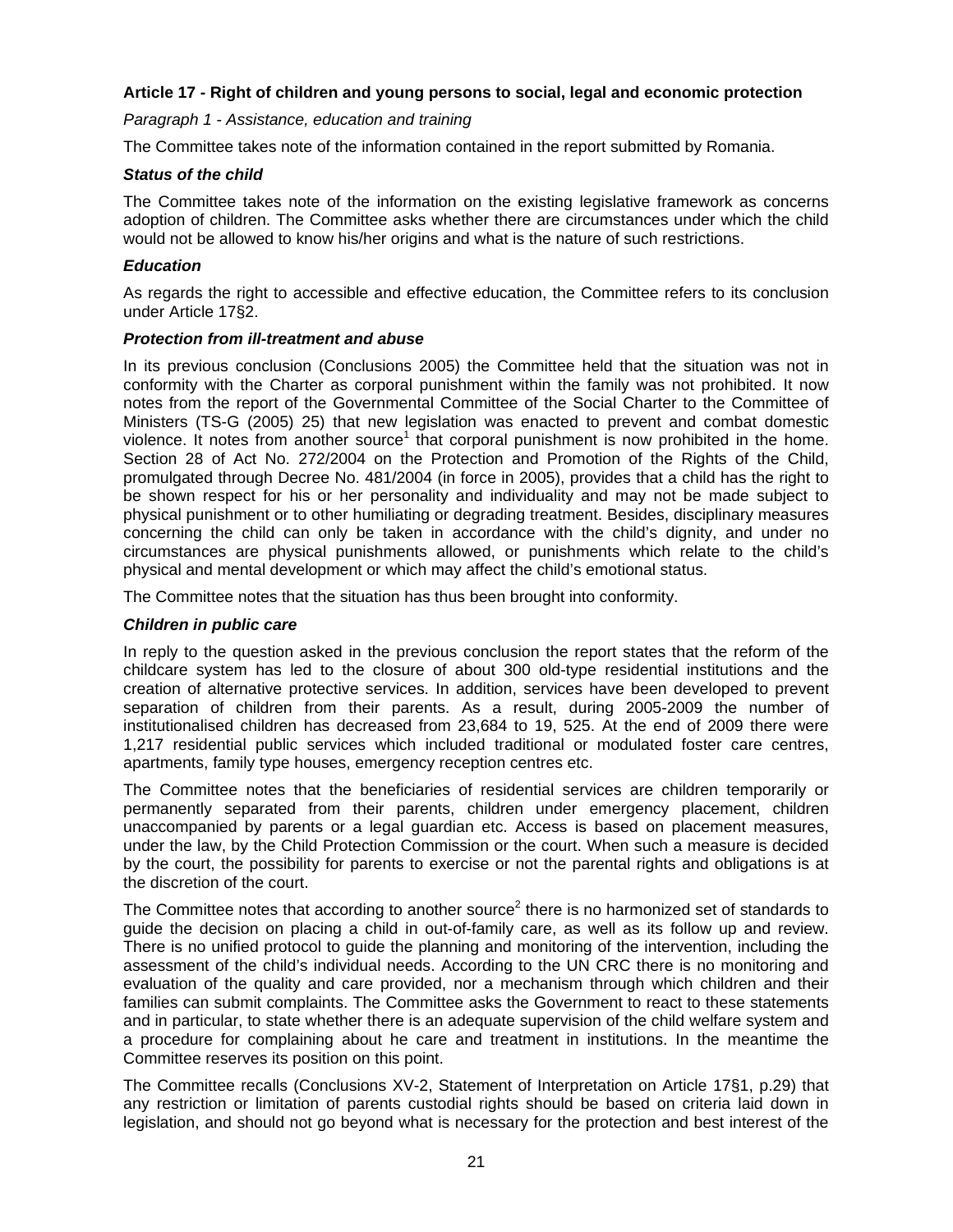child and the rehabilitation of the family. The Committee has held that it should only be possible to take a child into custody in order to be placed outside his/her home if such a measure is based on adequate and reasonable criteria laid down in legislation. The Committee asks what are the criteria for the restriction of custody or parental rights and what is the extent of such restrictions. It also asks what are the procedural safeguards to ensure that children are removed from their families only in exceptional circumstances. It further asks whether the national law provides for a possibility to lodge an appeal against a decision to restrict parental rights, to take a child into public care or to restrict the right of access of the child's closest family.

# *Young offenders*

In its previous conclusion the Committee asked whether imprisonment was imposed more often than educational measures and if so, what was the justification. It asked for details on the types of training courses available and the percentage of teacher/student in the reform centres. In this respect it notes from the report that there are three rehabilitation centres where the teacher/child ratio is 1 to 4. All juveniles detained in rehabilitation centres attend school. According to the report, in 2010 there were 466 juvenile detainees in rehabilitation centres, juvenile prisons and other detention facilities. In reply to the Committee's question, the report states that the isolation penalty cannot be applied to juveniles in prisons. As regards the rehabilitation centres, juveniles may be isolated for disciplinary violations for a maximum period of up to 10 days only if they have finished school and professional training.

According to the report, by virtue of Article 160h, paragraphs 2-4 of the Criminal Procedure Code the pre-trial detention of a minor may be at most 15 days . Extension of this measure may be ordered only in exceptional circumstances and the preventive arrest of a juvenile during prosecution may not exceed, in total, 60 days. Te Committee asks what is the maximum length of a prison sentence for young offenders.

The Committee notes from another source<sup>3</sup> that tError! Hyperlink reference not valid.here are very few rehabilitation centres and penitentiaries for children in conflict with the law, and there are no measures for or institutions charged with assisting such children with re-integration in the society; besides, children deprived of liberty have seldom access to appropriate education services, while there are no provisions for education of children in pre-trial detention. Besides, according to the UN CRC the legislation regulating the activity of re-education centres (Decree No. 545/1972) has been considered by the Ombudsman to be obsolete and no longer adequate to ensure the child's best interests, and the child's physical, psychological, medical, and educational development. The Committee asks the next report to provide comments on these statements. In the meantime it reserves its position on this point.

The Committee asks whether minors can be imprisoned together with adults. It also asks whether young offenders serving a prison sentence have a statutory right to education.

#### *Conclusion*

Pending receipt of the information requested, the Committee defers its conclusion.

*2 http://daccess-dds-ny.un.org/doc/UNDOC/GEN/G09/433/03/PDF/G0943303.pdf?OpenElement#* 

# **Article 17 - Right of children and young persons to social, legal and economic protection**

*Paragraph 2 - Free primary and secondary education - regular attendance at school* 

The Committee takes note of the information contained in the report submitted by Romania.

In its previous conclusion (Conclusions 2005) on Article 17§1 the Committee held that the level of non-attendance in compulsory schooling was manifestly high. It asked what measures were taken to prevent the phenomenon of non-attendance.

The Committee takes note of the measures taken to improve school attendance in rural areas as well as enrolment and attendance for vulnerable groups, such as Roma children.

*\_\_\_\_\_\_\_\_\_\_\_\_\_\_\_\_\_\_\_\_\_\_\_\_ 1 http://www.endcorporalpunishment.org/pages/frame.html* 

*<sup>3</sup> http://daccess-dds-ny.un.org/doc/UNDOC/GEN/G09/433/03/PDF/G0943303.pdf?OpenElement#*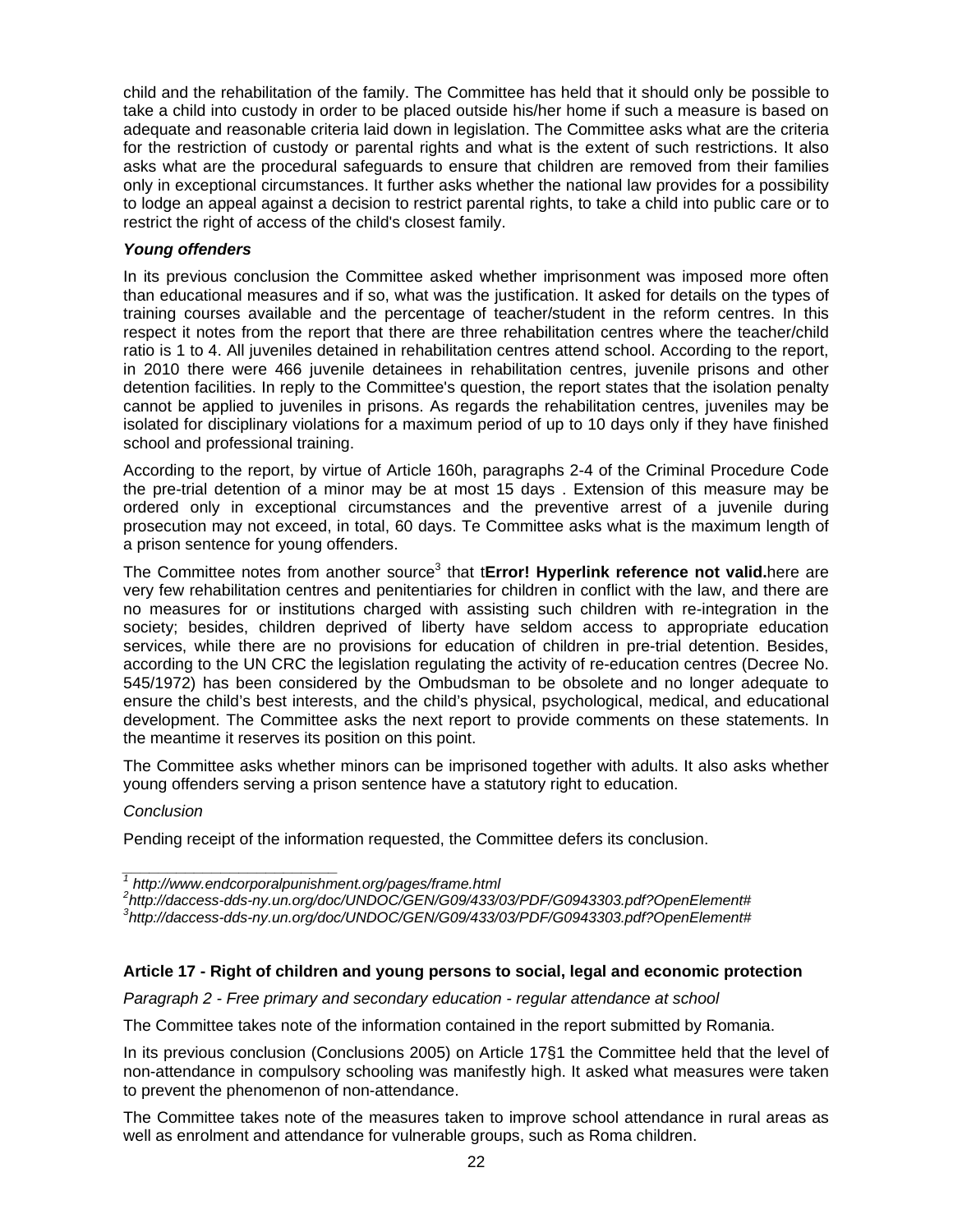It notes in particular that to help overcome obstacles such as poor road infrastructure and distance from home to school in rural areas the Ministry of Education, Research Youth and Sports (MECTS) provides school buses as well as accommodation and food in the boarding schools. MECTS also took measures to reduce school drop out and support the participation of students through reimbursement of travel expenses, providing free school supplies for students from poor families (in 2009 there were 767,894 beneficiaries), financial assistance to students from disadvantaged families to complete their studies in high schools, the Government scholarships to gifted students, which cover the costs of accommodation in a boarding school and the costs of school supplies. 329 students were awarded this scholarship in 2009.

The Committee notes from the report that the enrolment rate in primary education in 2007-2008 amounted to 97,8% in total and 94,1% in rural areas, while that in gymnasium to 100,5% and  $92,5%$  respectively. It notes from another source<sup>1</sup> that in 2005-2009 gross secondary school enrolment rate stood at 92% in males and 91% in females. As regards the drop-out rate, according to the report (National Institute of Statistics) it amounted to 1,9% in 2008-2009. The Committee asks what measures are taken to increase enrolment rate in secondary education.

In its previous conclusion the Committee wished to be informed about the results of programmes designed to improve schooling prospects for Roma children. In this connection it notes from the report that to support school attendance of Roma pupils it was decided to include them in the education system since the pre-school cycle. Summer kindergarten was organised for Roma children who never attend pre-school classes, Romani language was introduced in schools and additional places were allocated to secondary and tertiary schools to include Roma children. In the framework of the PHARE programme on access to education for disadvantaged groups teachers and school principals were trained, new curriculum was developed which includes subjects related to Roma culture and traditions. 36 resource centres were set up for inclusive education. Besides, education materials relevant for this target group were prepared. The Committee also takes note of various measures implemented in the context of Decade of Roma Inclusion (2005-2015) through the Government Strategy GD 522/2006 which aimed at, among others, preservation and integration of the Romani language and culture, teaching of the mother tongue Romani through a bilingual approach (Romani-Romanian). In 2005-2009 440 teachers ensured teaching of the Romani language and history.

The Committee notes from another source<sup>2</sup> that despite measures taken, including the training and recruitment of school mediators, Roma children continue to have a significantly lower pre-school and primary school enrolment rate, many experience some form of school segregation and have lower school attendance rates. The Committee asks the Government to provide comments on these statements as well as enrolment and drop-out rates of Roma children in compulsory education.

As regards the integration of children with disabilities into mainstream education the Committee refers to its conclusion under Article 15.

#### *Conclusion*

*\_\_\_\_\_\_\_\_\_\_\_\_\_\_\_\_\_\_\_\_\_\_\_\_* 

Pending receipt of the information requested, the Committee concludes that the situation in Romania is in conformity with Article 17§2 of the Charter.

*<sup>1</sup> http://www.unicef.org/infobycountry/romania\_statistics.html* 

*<sup>2</sup> http://daccess-dds-ny.un.org/doc/UNDOC/GEN/G09/433/03/PDF/G0943303.pdf?OpenElement#*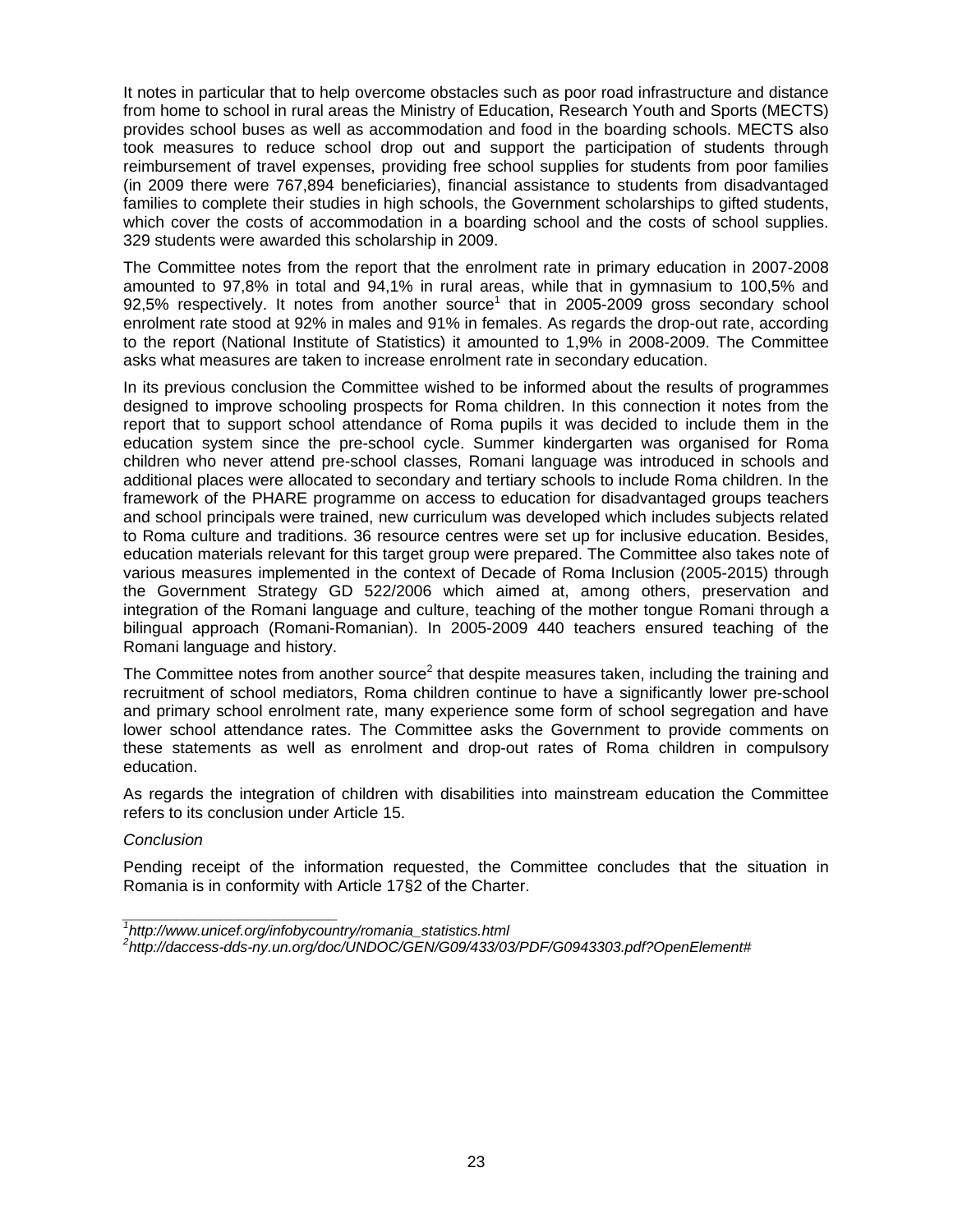# **Article 19 - Right of migrant workers and their families to protection and assistance**

# *Paragraph 7 - Equality regarding legal proceedings*

The Committee takes note of the information contained in the report submitted by Romania.

The previous conclusion found that the situation was in conformity with the Charter, the Committee previously noted that access to courts and the possibility of bringing an action in justice was ensured under domestic law to all persons, irrespective of their nationality or domicile. It also noted that free legal assistance was ensured to "persons who are not able to cover the costs of a trial without undermining their own support or that of their family". The Committee asked whether the provisions which ensured equality of treatment in respect of legal proceedings, extended to all the matters covered by Article 19 (i.e. pay, working conditions, housing etc.). This information has not been provided.

Further the current report states that for civil procedures the right to free legal assistance "to persons who are unable to cover the costs of a trial, without undermining their support or that of their family was repealed from the Code of Civil Procedure by EOG no 51/2008. No information is provided on how following this repeal legal assistance is guaranteed to migrant workers on a basis of equality with nationals. The Committee refers to its interpretative statement in the General Introduction and requests the next report to state whether domestic legislation makes provision for migrant workers who are involved in legal or administrative proceedings and who do not have counsel of their own choosing to be advised to appoint counsel and, whenever the interests of justice so require, be provided with counsel, free of charge if they do not have sufficient means to pay the latter, and whether migrant workers may have the free assistance of an interpreter if they cannot properly understand or speak the language used in the proceedings and have any necessary documents translated. Such legal assistance should be extended to obligatory pre-trial hearings.

#### *Conclusion*

Pending receipt of the information requested the Committee defers its conclusion.

#### **Article 19 - Right of migrant workers and their families to protection and assistance**

#### *Paragraph 8 - Guarantees concerning deportation*

The Committee takes note of the information contained in the report submitted by Romania.

The Committee recalls that the Romanian Constitution establishes the obligation that expulsion or extradition orders are to be made by courts.

The Committee previously asked for indications as to what circumstances were taken into consideration when deciding on the expulsion of a migrant worker convicted of a criminal offence.

The report again states that according to Government Emergency Ordinance no.194/2002 on Foreigner's status in Romania and the Criminal Code, expulsion is a security measure and can be taken if a foreigner has committed a crime in Romania .

The Committee previously noted (Conclusions 2004 and 2006) that foreigners may also be expelled for reasons relating to public order and national security.

The Committee refers to its interpretative statement in the General Introduction and asks the next report to provide information on all the issues raised in it, as well as precise information on what types of criminal offences may lead to a migrant worker being expelled. It further asks for information on rights of appeal against expulsion orders as well as information on the rights of family members to remain in the territory.

#### *Conclusion*

Pending receipt of the information requested the Committee defers its conclusion.